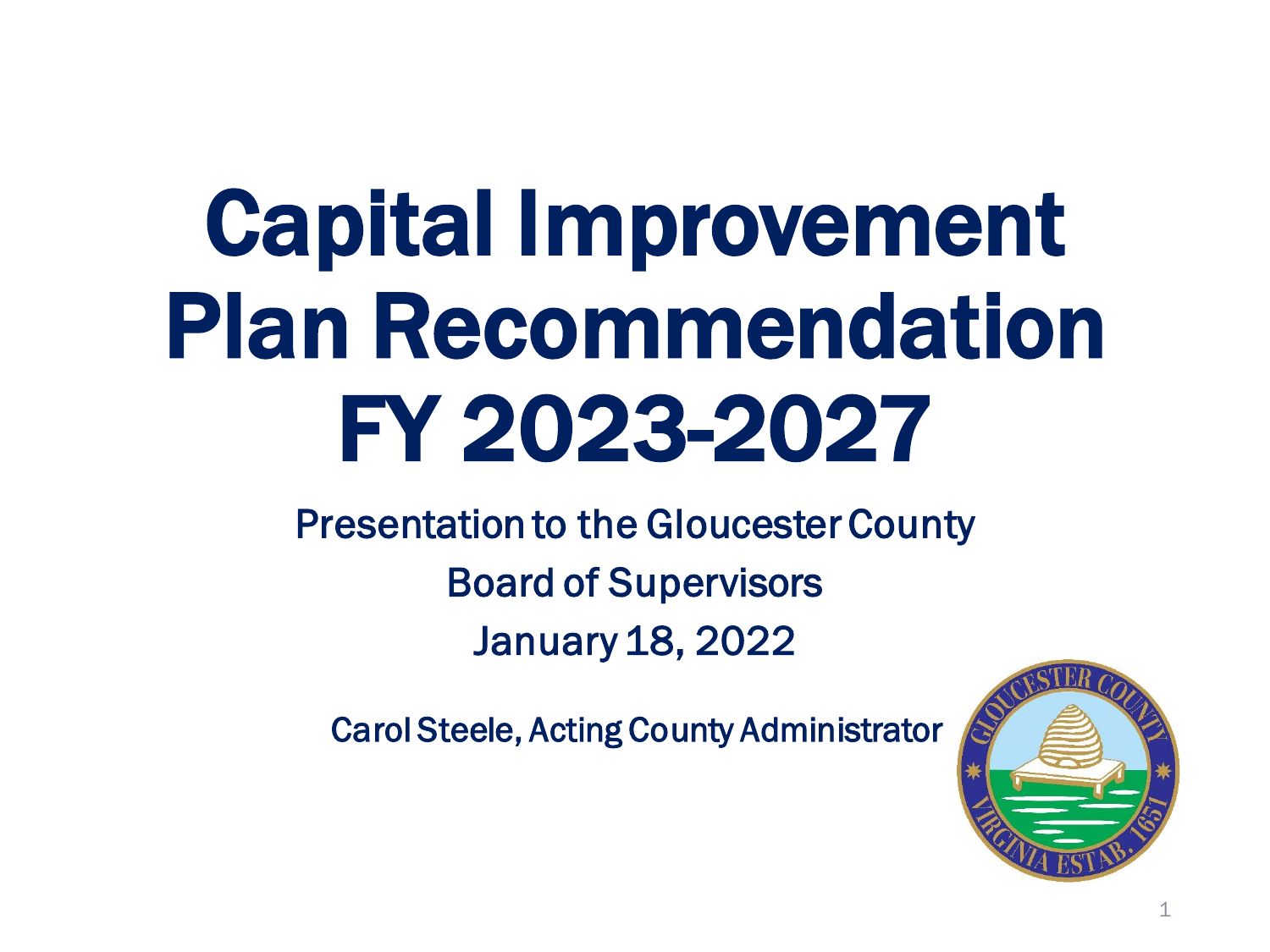## Topics of Discussion

- Objectives
- CIP Process Review
- Funding Options
- What's New This Year?
- 5-Year Pay-Go / General Fund (Cash)
	- CIP Recommendation
- Bond / Financed Projects
	- CIP Recommendation
- Projects Not Contemplated
- FY 2023-27 CIP Summary Recommendation
- 5-Year Utilities Pay-Go / Enterprise Fund (Cash) CIP Recommendation
- FY 2023-27 CIP Timeline

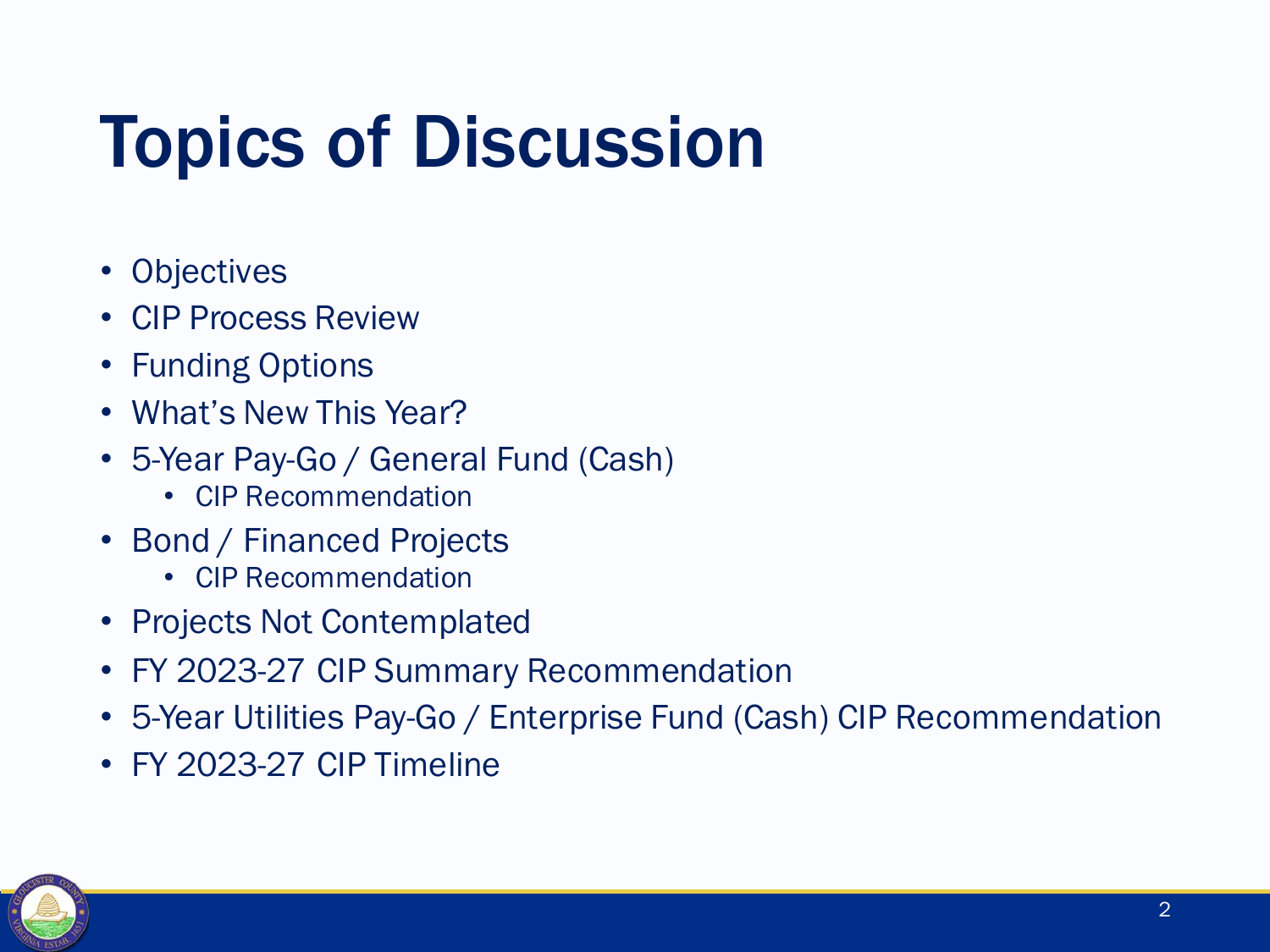## CIP Objectives

- ✓ Identify needs for capital improvement
- ✓ Document needs
- $\checkmark$  Assess alignment with BOS Strategy / Comp Plan
- ✓ Prioritize needs
- ➢ Evaluate funding options
- $\triangleright$  Balance needs with available funding
- Adopt a plan of action
- Appropriate funding
- Execute projects that meet the stated needs

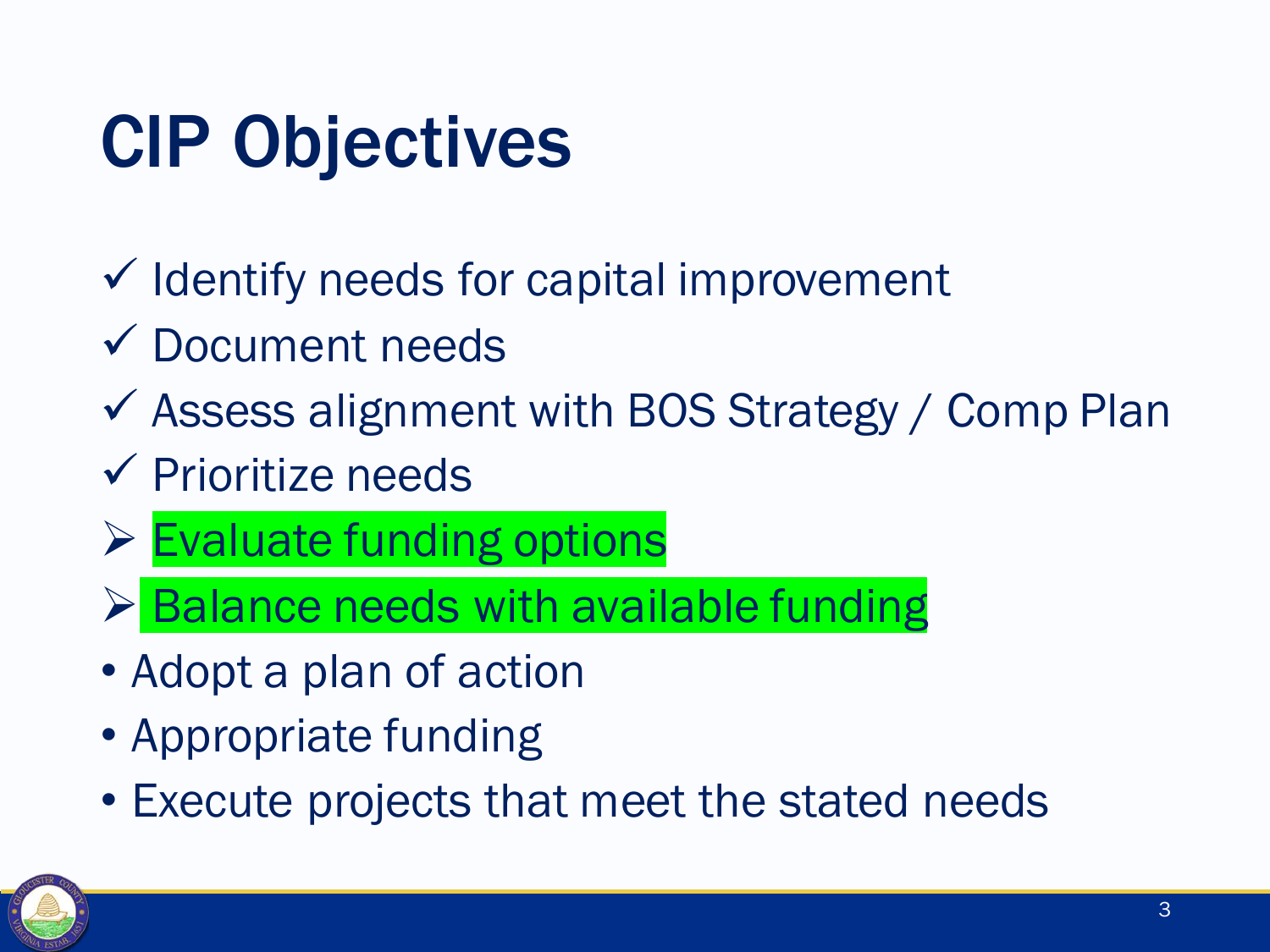### Evaluation Process

- Maintained same process as past years
- Projects submitted after determining pricing and other details – assistance from Engineering, Central Purchasing and outside contractors
- Budget Team reviewed projects with Department **Heads**
- Presentations made to Planning Commission
- Scoring done by the DH's, the Budget Team, PC and PUAC. Compilation using the Board's weighted scale.
- Budget Team final review, CA ranking and Acting County Administrator prepared recommendations.

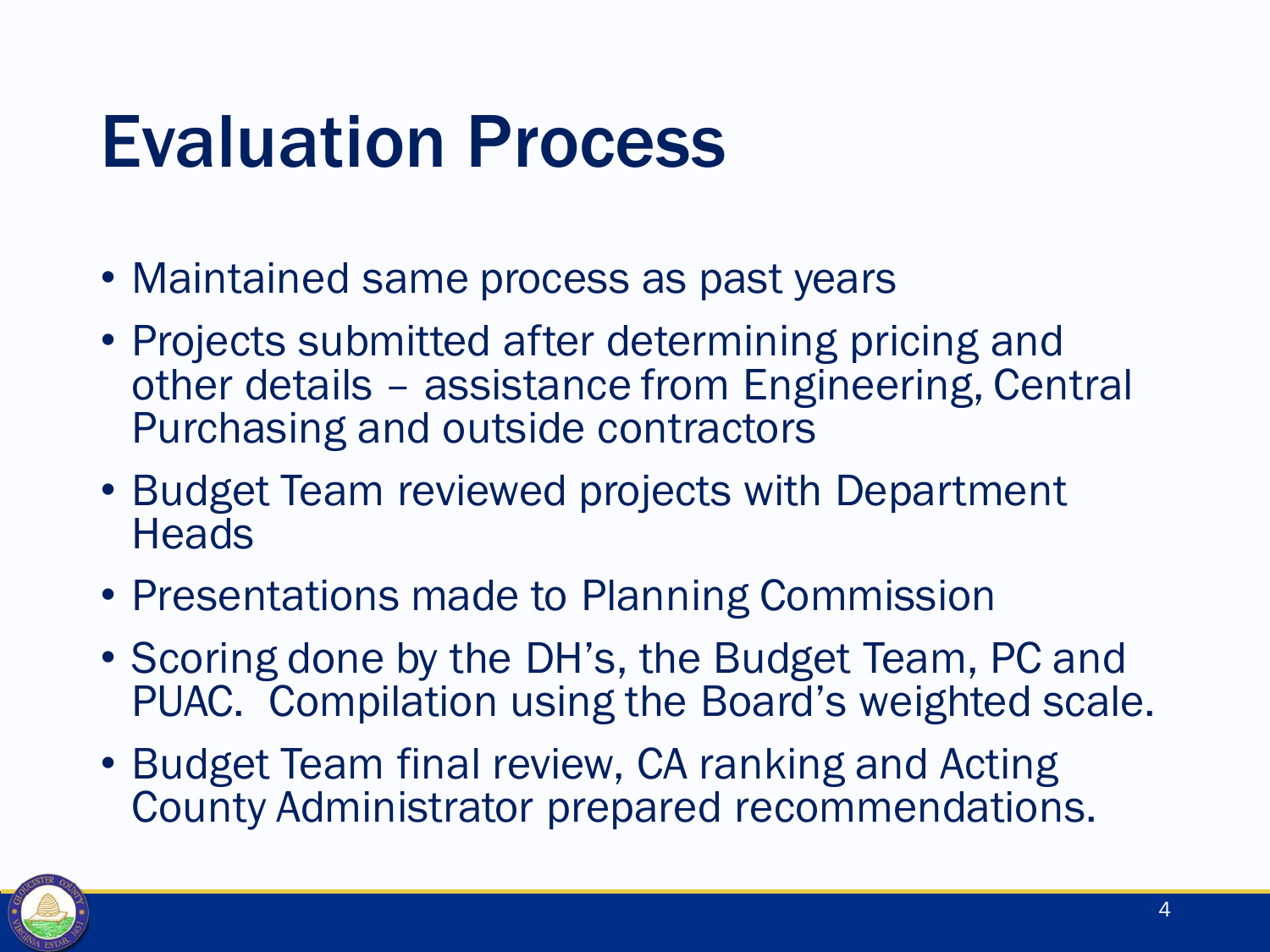## Project Scoring / Prioritization

| <b>BOS</b><br><b>Weighting</b> | <b>Criteria/Rating</b>                              | 9                                                                                                                                                      | 6                                                                                                                                      | 3                                                                                                                |                                                                                                                 |
|--------------------------------|-----------------------------------------------------|--------------------------------------------------------------------------------------------------------------------------------------------------------|----------------------------------------------------------------------------------------------------------------------------------------|------------------------------------------------------------------------------------------------------------------|-----------------------------------------------------------------------------------------------------------------|
| 2.71                           | <b>Public Safety</b>                                | Project is needed to address<br>known existing health or safety<br>hazard                                                                              | Project is needed to alleviate<br>anticipated/potential health or<br>safety hazard                                                     | Project would promote or<br>maintain health and safety                                                           | No health or safety impact<br>associated with project                                                           |
| 2.43                           | Legal Mandates                                      | Project is required by law,<br>regulation, or mandate, but can<br>wait for the proposed FY                                                             | Project is required by agreement<br>with another jurisdiction                                                                          | Project would address anticipated<br>mandates or other legal<br>requirements                                     | Project benefits Gloucester only or<br>is otherwise not externally<br>required                                  |
| 2.29                           | Protection of<br>Capital                            | Project is critical to saving<br>structural integrity of an existing<br>facility, asset, or system                                                     | Project will repair or substantially<br>extend the life of an existing<br>facility, asset, or system                                   | Project will improve an existing<br>facility, asset, or system or<br>defer/supplant future repair<br>expenditure | No improvement to an existing<br>facility, asset, or system or no<br>existing asset involved                    |
| 2.14                           | Consistency with<br>Comprehensive or<br>Other Plans | Project is directly consistent with<br>the County's Comprehensive Plan<br>or other adopted plans and<br>policies                                       | Project is somewhat consistent<br>with County's Comprehensive Plan addressed in the County's<br>or other adopted plans and<br>policies | Not applicable (Project is not<br>Comprehensive Plan or other<br>adopted plans and policies)                     | Project is inconsistent with the<br>County's Comprehensive Plan or<br>other adopted plans and policies          |
| 1.43                           | <b>Standard of Service</b>                          | Project would make possible new<br>services or projects                                                                                                | Project would improve or provide<br>a higher standard of service                                                                       | standard of service                                                                                              | Project would maintain the current Project could have negative impact<br>on standard of service                 |
| 1.71                           | Population Served                                   | Project would benefit all citizens or<br><b>l</b> areas                                                                                                | Project would benefit a large<br>percentage (more than 50%) of<br>citizens or areas                                                    | Project would benefit some<br>citizens or areas (10%-50%)                                                        | Project would benefit only a small<br>percentage of citizens or a<br>particular area (less than 10%)            |
| 2.14                           | <b>Public Support</b>                               | Project has been identified as a<br>need and has strong public<br>support                                                                              | Project has been identified as a<br>need and has moderate public<br>support                                                            | Project has been identified as need Project has not been identified by<br>but lacks public support               | citizenry as a need                                                                                             |
| 2.00                           | <b>Financing</b>                                    | Project revenues will support<br>project expenses including initial<br>capital investment or related debt substantially support the<br><b>s</b> ervice | Non-county revenues have been<br>identified and applied for to<br>investment                                                           | Potential for non-county revenues<br>exist to substantially support the<br>capital investment                    | No non-county financing<br>arrangements currently exist to<br>substantially support the capital<br>investment   |
| 2.14                           | <b>Operating Budgets</b>                            | Project will result in significant<br>decreased operating/personnel<br>costs and/or decreased debt<br>service                                          | Project will require minimal or no<br>additional operating/personnel<br>costs, or debt service payments                                | Project will require some<br>additional operating/personnel<br>costs and/or debt service<br>payments             | Project will require significant<br>additional in operating/ personnel<br>costs and/or debt service<br>payments |

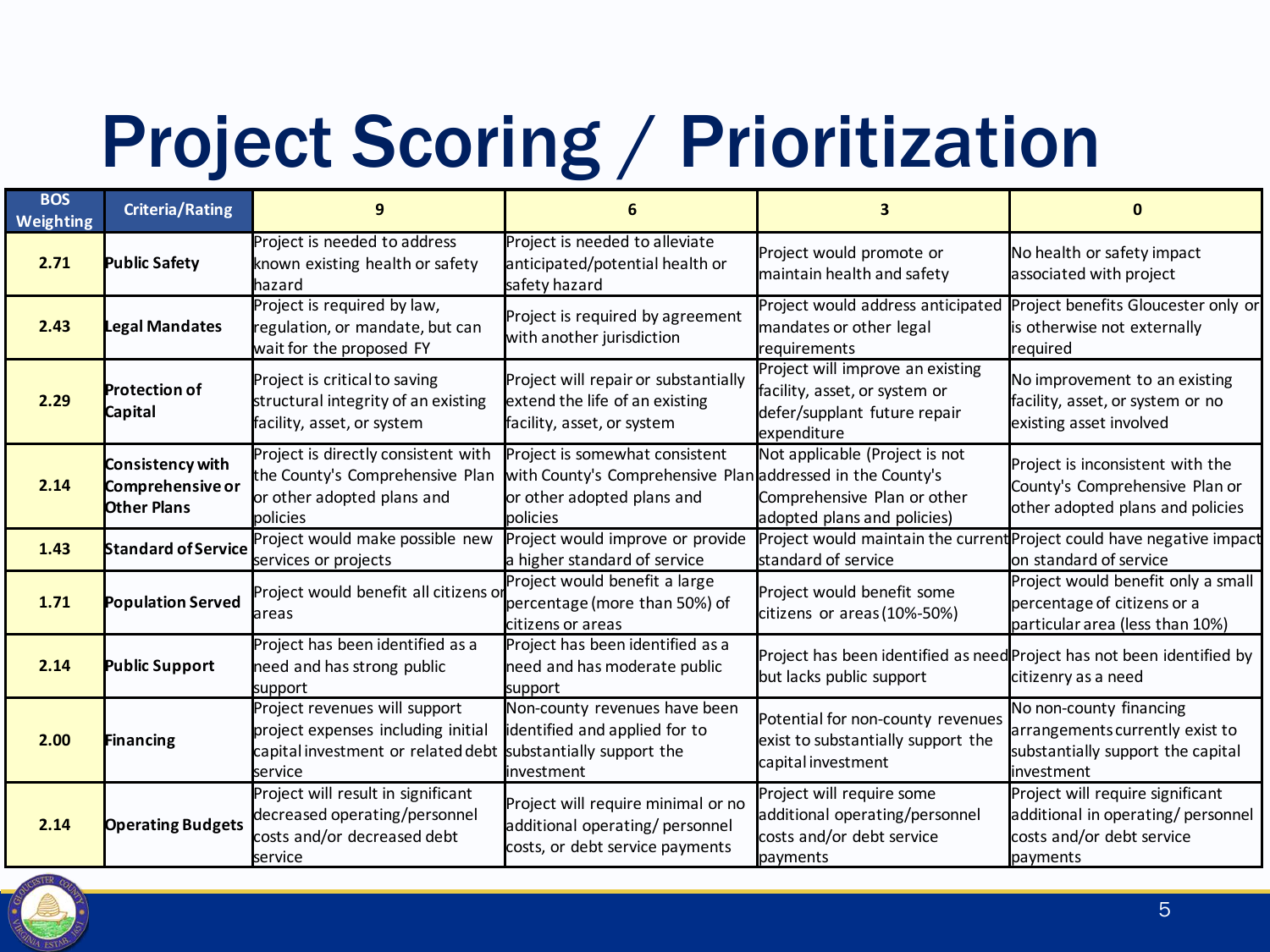## Funding Options

- Potential CIP Funding Sources (CIP Manual pp 12-13)
- Potential CIP Funding Approach
	- Fund Balance Assignment for non-bondable (Pay-Go) projects
	- Capital Reserve as backup for Pay-Go
	- Long Term Debt Financing to support major project construction
	- Mid Term and/or Supplier Debt Financing
	- Lease-Purchase for non-bondable purchases
	- Performance Contracting options
	- Grants for appropriate projects
	- Private Contributions (PPP)

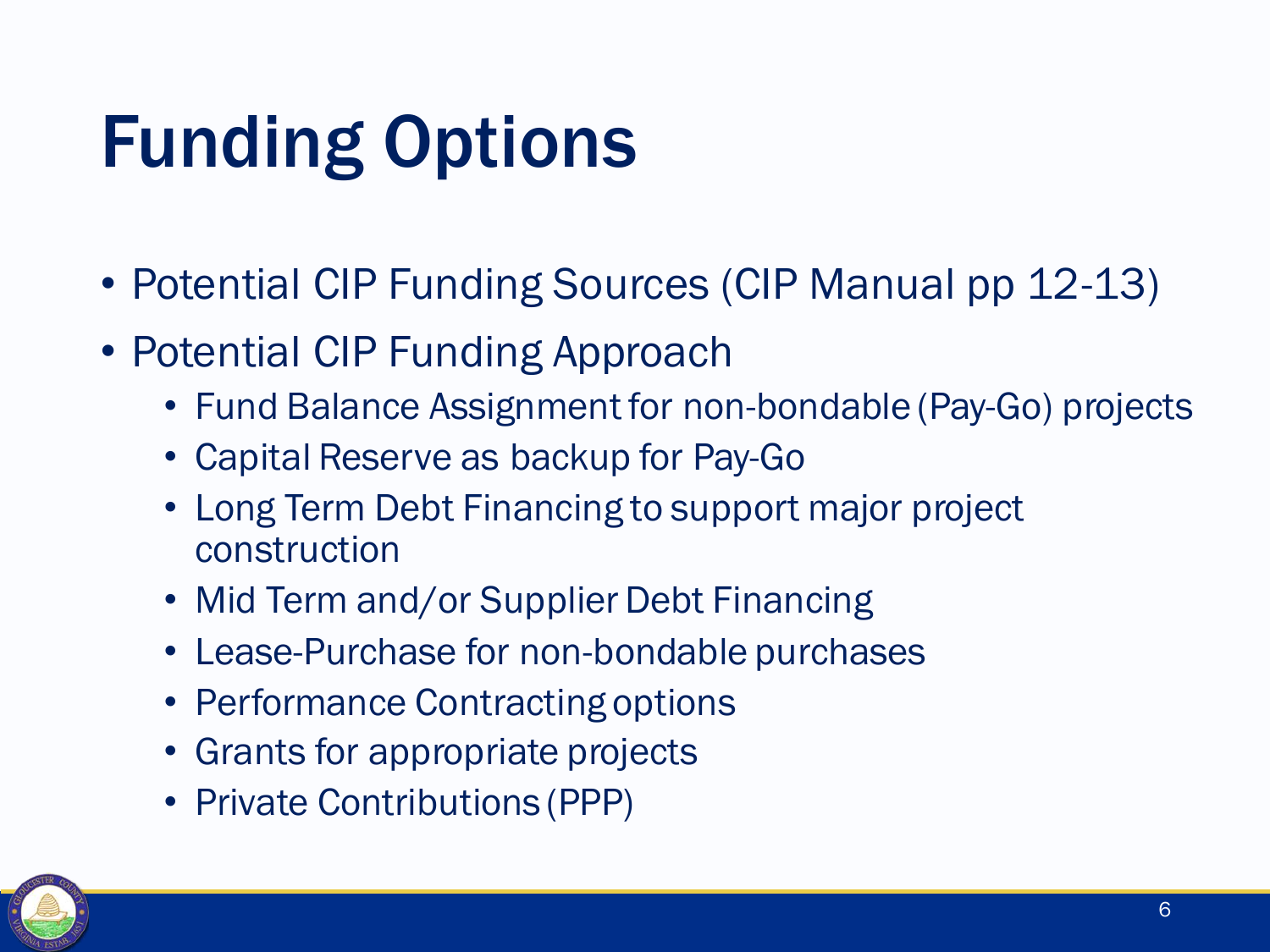#### What's New This Year?

#### New County Requests - all Cash, no borrowing

- Building #4 Basement Remodel
- Bus Garage Conversion
- Closed Landfill Improvements
- Historical Building Preservation
- Registrar Electronic Pollbooks
- Sheriff's Office Jail Access Control Update
- Sheriff Patrol Toughbooks (Last funded in 2020)

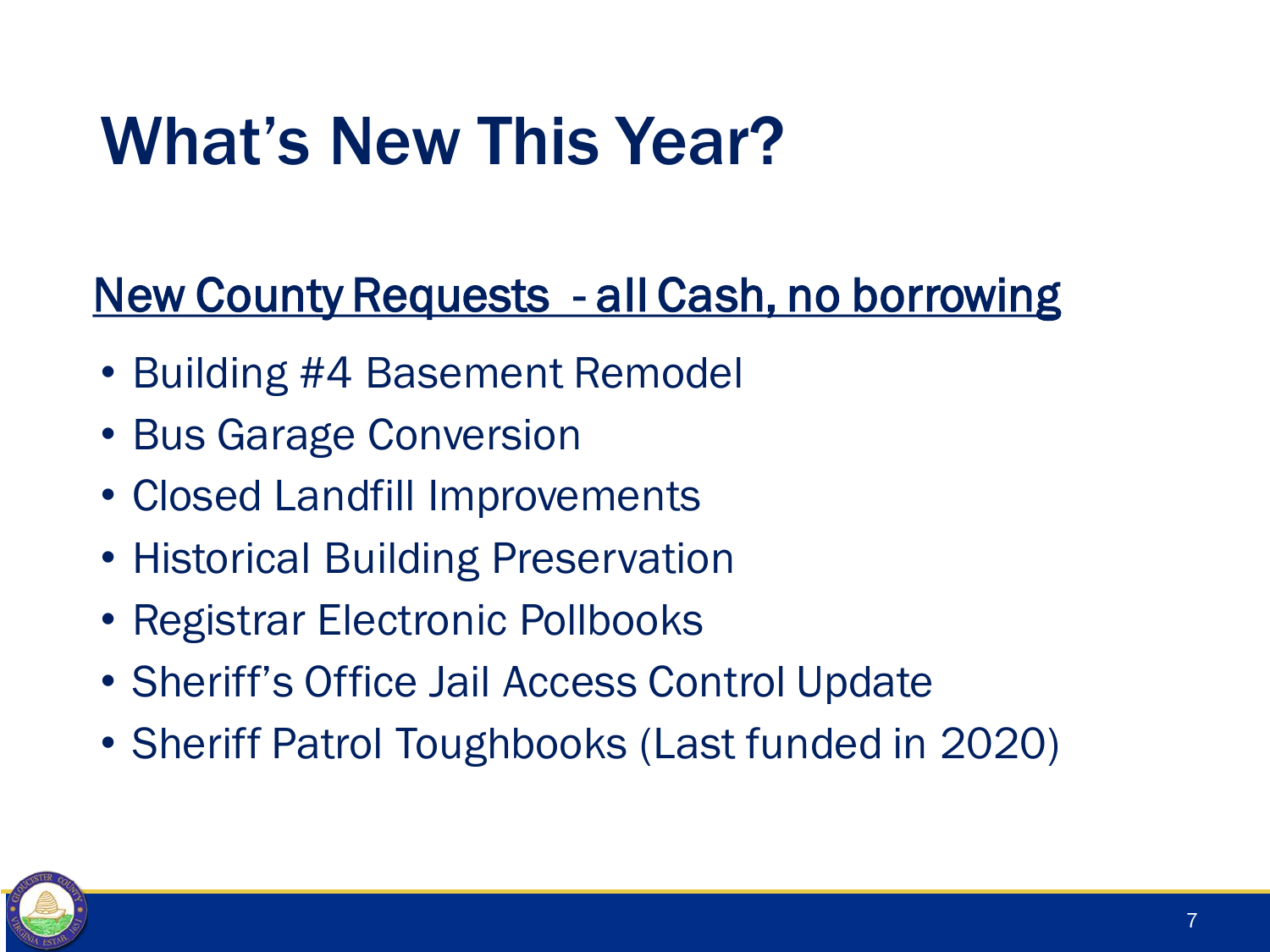#### What's New This Year?

#### New School Requests - Cash and Debt

- Achilles Security Vestibule
- Botetourt Renovation (1973 Wing)
- Bus Airconditioning Retrofit
- Division Restroom Renovation
- GHS Athletic Complex Renovation
- TCWEC Exterior Remediation

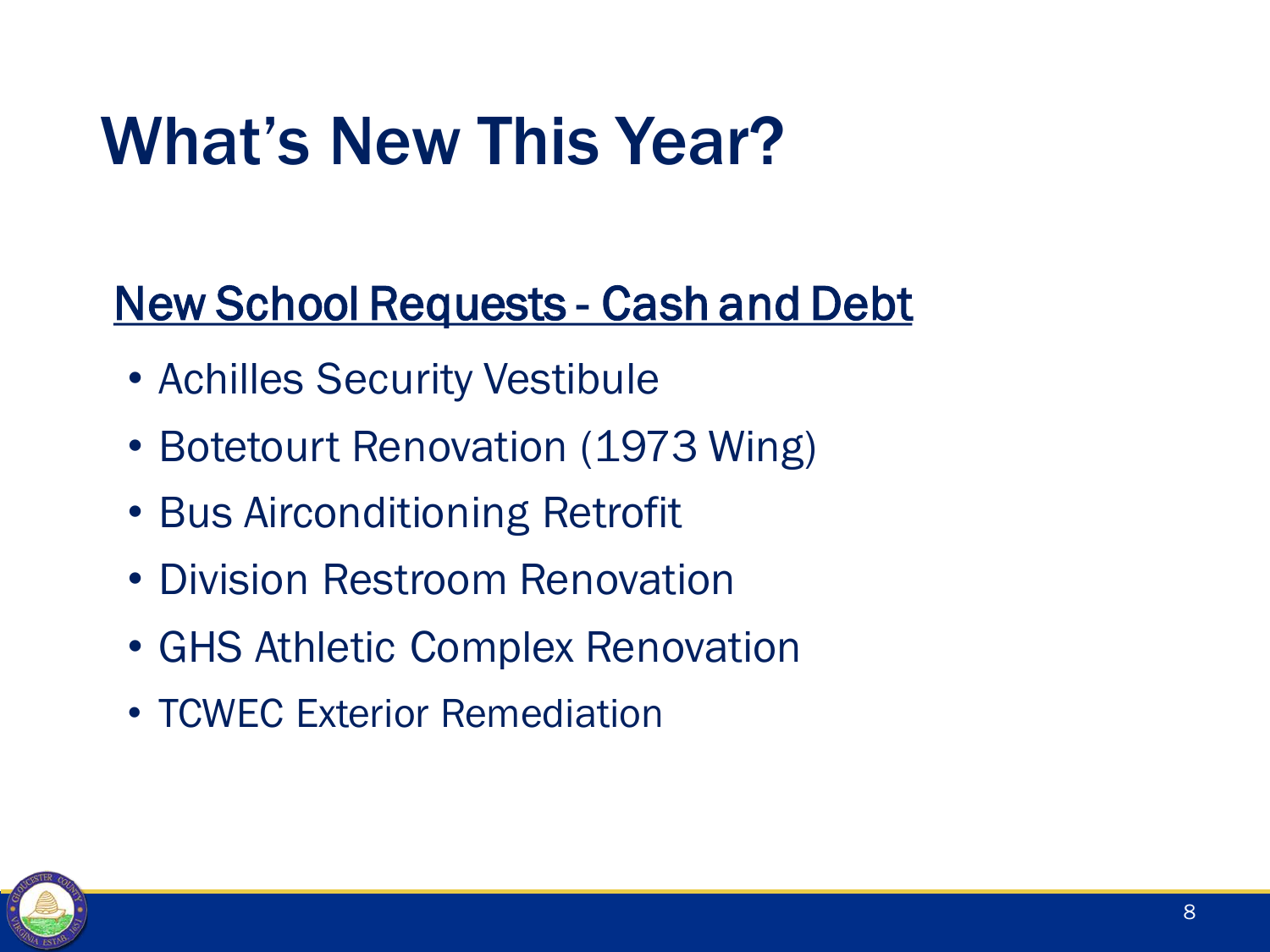## Pay-Go/Cash Projects

| <b>Department</b>      | <b>Project Title</b>                                  | <b>CA</b><br><b>Quartile</b> | Schools 1-<br>9 Ranking | <b>Dept Dir</b><br><b>Wtd</b><br><b>Ranking</b> | <b>CIP Team</b><br><b>Wtd</b><br><b>Ranking</b> | <b>Plan Com</b><br>Wtd<br><b>Ranking</b> | <b>Average</b><br><b>Wtd</b><br><b>Ranking</b> |
|------------------------|-------------------------------------------------------|------------------------------|-------------------------|-------------------------------------------------|-------------------------------------------------|------------------------------------------|------------------------------------------------|
| Schools                | Schools-Bus A/C Retro                                 | 4                            | 3                       | 7.11                                            | 5.13                                            | 4.69                                     | 5.65                                           |
| Engineering            | County-Aberdeen Pier                                  | 4                            | N/A                     | 4.9                                             | 6.5                                             | 5.2                                      | 5.5                                            |
| Registrar              | County-New Electronic Pollbooks                       | 4                            | N/A                     | 4.76                                            | 5.51                                            | 5.45                                     | 5.24                                           |
| Library                | New Library/Library Renovation & Purchase             | 4                            | N/A                     | 6.0                                             | 5.7                                             | 3.7                                      | 5.1                                            |
| PR&T                   | County-Woodville Park Fields Renovation               | 4                            | N/A                     | 5.06                                            | 5.18                                            | 3.87                                     | 4.71                                           |
| PR&T                   | County-Historical Building Preservation               | 4                            | N/A                     | 7.11                                            | 6.06                                            | $\mathbf{0}$                             | 4.39                                           |
|                        | Engineering County-Closed Landfill Improvements       | $\overline{4}$               | N/A                     | 5.9                                             | 4.1                                             | 2.7                                      | 4.2                                            |
| PR&T                   | County-Woodville Restrooms Concessions                | 3                            | N/A                     | 7.1                                             | 7.4                                             | 3.6                                      | 6.0                                            |
| Schools                | Schools-HVAC Replacement                              | 3                            | $\overline{2}$          | 7.5                                             | 4.1                                             | 5.8                                      | 5.8                                            |
| Sheriff                | County-Sheriff Patrol Toughbooks                      | 3                            | N/A                     | 5.1                                             | 6.4                                             | 5.9                                      | 5.8                                            |
| Schools                | Schools-School Bus Replacement Program                | 3                            | 5                       | 6.81                                            | 4.43                                            | 5.20                                     | 5.48                                           |
| Engineering            | County-Bus Garage Conversion                          | 3                            | N/A                     | 5.1                                             | 6.3                                             | 4.8                                      | 5.4                                            |
| $\mathsf{I}\mathsf{T}$ | County-Replace Finance Plus & Community Plus Software | 3                            | N/A                     | 5.7                                             | 5.4                                             | 4.4                                      | 5.2                                            |
| PR&T                   | County-Beach Renovations                              | 3                            | N/A                     | 4.2                                             | 4.8                                             | 4.6                                      | 4.5                                            |
| PR&T                   | County-Woodville Park Utilities                       | 3                            | N/A                     | 3.01                                            | 5.78                                            | 3.7                                      | 4.16                                           |
| Engineering            | County-Building #4 Basement Remodel                   | 3                            | N/A                     | 6.0                                             | 3.9                                             | 0.0                                      | 3.3                                            |
| Schools                | Schools-TCWEC Exterior Remediation                    | $\overline{2}$               | 6                       | 5.99                                            | 3.28                                            | 5.01                                     | 4.76                                           |
| PR&T                   | County-Athletic Field Lighting                        | $\overline{2}$               | N/A                     | 5.3                                             | 5.0                                             | 4.0                                      | 4.8                                            |
|                        | Engineering County-Paving Program                     | $\overline{2}$               | N/A                     | 3.7                                             | 5.3                                             | 4.6                                      | 4.6                                            |
| PR&T                   | County-Ark Park Renovations                           | $\overline{2}$               | N/A                     | 3.53                                            | 4.56                                            | 4.2                                      | 4.1                                            |
| PR&T                   | County-Woodville Support Facilities                   | $\overline{2}$               | N/A                     | 3.2                                             | 4.2                                             | 2.9                                      | 3.4                                            |
| Engineering            | County-Hutchinson House                               | $\overline{2}$               | N/A                     | 4.03                                            | 2.63                                            | 3.53                                     | 3.4                                            |
|                        | Engineering County-Generators                         | $\overline{2}$               | N/A                     | 4.01                                            | 2.91                                            | 2.4                                      | 3.1                                            |
| PR&T                   | County-Brown Park Expansion                           | $\overline{2}$               | N/A                     | 2.0                                             | 4.2                                             | 2.9                                      | 3.0                                            |
| PR&T                   | County-Woodville Park Building                        | $\overline{2}$               | N/A                     | 2.13                                            | 4.41                                            | 2.45                                     | 2.99                                           |
| Sheriff                | Jail Access Control Update/Upgrade                    | $\overline{2}$               | N/A                     | 3.9                                             | 4.7                                             | 0.0                                      | 2.9                                            |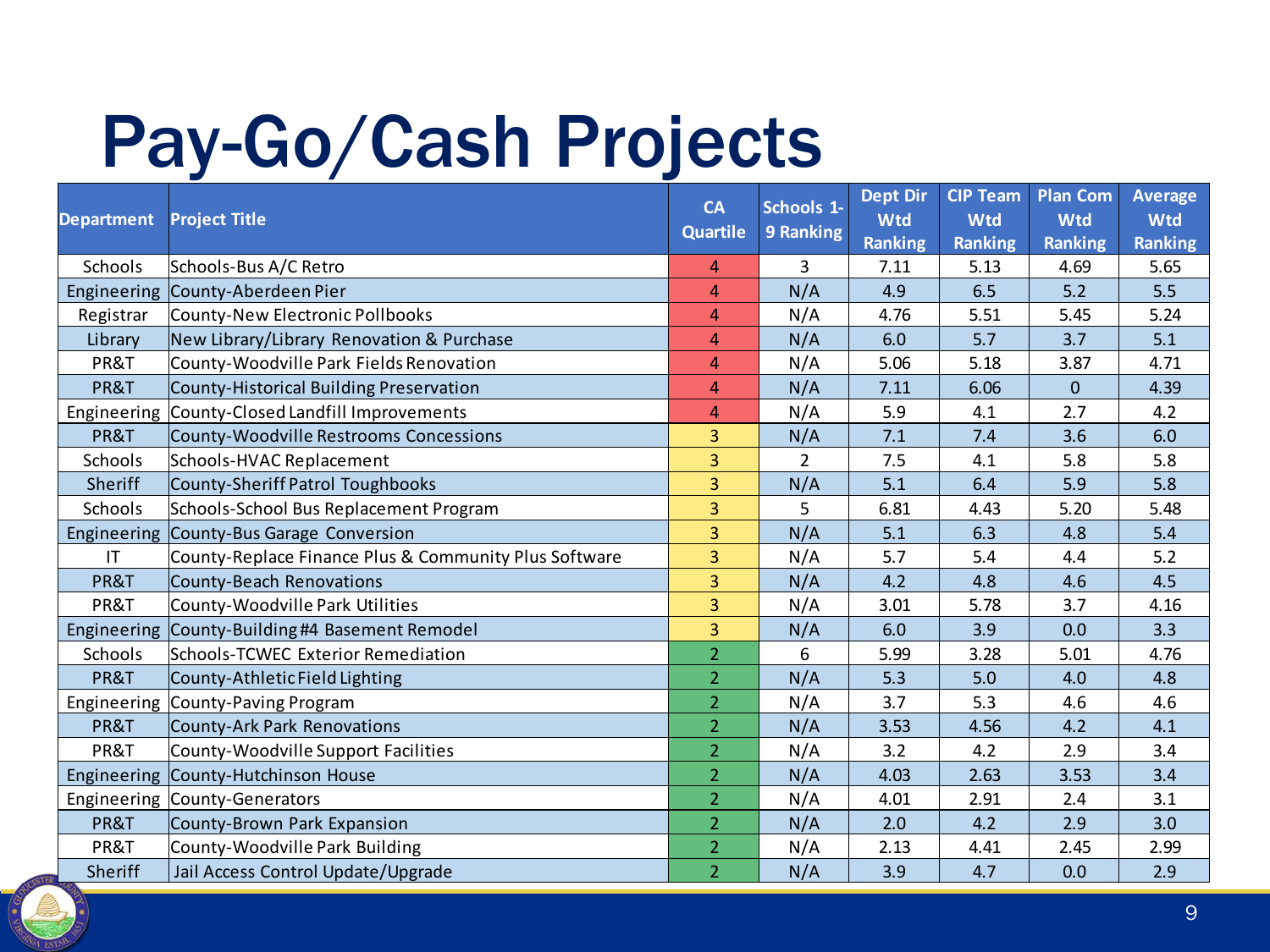## Pay-Go/Cash Total Requests

| <b>Department Project Title</b> |                                                       | <b>Total Cost</b> | <b>Year One</b><br><b>FY2023</b> | <b>Year Two</b><br><b>FY2024</b> | <b>Year Three</b><br><b>FY2025</b> | <b>Year Four</b><br><b>FY2026</b> | <b>Year Five</b><br><b>FY2027</b> | <b>Year Six and</b><br><b>Bevond</b> |
|---------------------------------|-------------------------------------------------------|-------------------|----------------------------------|----------------------------------|------------------------------------|-----------------------------------|-----------------------------------|--------------------------------------|
| Schools                         | Schools-Bus A/C Retro                                 | 114,000           | 114,000                          |                                  |                                    |                                   |                                   |                                      |
|                                 | Engineering County-Aberdeen Pier                      | 161,000           | 161,000                          |                                  |                                    |                                   |                                   |                                      |
| Registrar                       | County-New Electronic Pollbooks                       | 66,177            | 66,177                           |                                  |                                    |                                   |                                   |                                      |
| Library                         | New Library/Library Renovation & Purchase             | 5,600,000         | 250,000                          |                                  |                                    |                                   |                                   |                                      |
| PR&T                            | County-Woodville Park Fields Renovation               | 855,728           | 855,728                          |                                  |                                    |                                   |                                   |                                      |
| PR&T                            | County-Historical Building Preservation               | 250,000           | 250,000                          |                                  |                                    |                                   |                                   |                                      |
|                                 | Engineering County-Closed Landfill Improvements       | 700,000           | 700,000                          |                                  |                                    |                                   |                                   |                                      |
| PR&T                            | County-Woodville Restrooms Concessions                | 1,029,440         |                                  | 275,440                          | 50,000                             | 704,000                           |                                   |                                      |
| Schools                         | Schools-HVAC Replacement                              | 3,726,279         | 1,200,000                        | 773,800                          | 1,460,680                          | 291,799                           |                                   |                                      |
| Sheriff                         | County-Sheriff Patrol Toughbooks                      | 254,000           |                                  |                                  | 254,000                            |                                   |                                   |                                      |
| Schools                         | Schools-School Bus Replacement Program                | 4,038,081         | 716,341                          | 759,321                          | 804,881                            | 853,174                           | 904,364                           |                                      |
|                                 | Engineering County-Bus Garage Conversion              | 470,000           | 305,000                          | 165,000                          |                                    |                                   |                                   |                                      |
| ΙT                              | County-Replace Finance Plus & Community Plus Software | 750,000           |                                  |                                  | 750,000                            |                                   |                                   |                                      |
| PR&T                            | County-Beach Renovations                              | 2,475,000         | 250,000                          | 575,000                          | 550,000                            | 550,000                           | 550,000                           |                                      |
| PR&T                            | County-Woodville Park Utilities                       | 2,046,500         |                                  |                                  |                                    | 50,000                            | 1,996,500                         |                                      |
|                                 | Engineering County-Building#4 Basement Remodel        | 187,000           |                                  | 187,000                          |                                    |                                   |                                   |                                      |
| Schools                         | Schools-TCWEC Exterior Remediation                    | 674,160           |                                  |                                  | 674,160                            |                                   |                                   |                                      |
| PR&T                            | County-Athletic Field Lighting                        | 2,338,600         | 44,000                           | 633,600                          | 665,500                            | 396,000                           | 599,500                           |                                      |
|                                 | Engineering County-Paving Program                     | 2,325,273         | 696,925                          | 521,653                          | 723,068                            | 189,627                           | 194,000                           |                                      |
| PR&T                            | County-Ark Park Renovations                           | 735,092           | 97,092                           |                                  | 308,000                            | 330,000                           |                                   |                                      |
| PR&T                            | County-Woodville Support Facilities                   | 569,750           |                                  | 132,000                          | 50,000                             |                                   |                                   | 387,750                              |
|                                 | Engineering County-Hutchinson House                   | 133,000           |                                  |                                  | 133,000                            |                                   |                                   |                                      |
|                                 | Engineering County-Generators                         | 275,000           |                                  |                                  | 150,000                            | 125,000                           |                                   |                                      |
| PR&T                            | County-Brown Park Expansion                           | 342,100           |                                  | 67,100                           | 66,000                             |                                   | 209,000                           |                                      |
| PR&T                            | County-Woodville Park Building                        | 2,156,830         |                                  |                                  | 50,000                             |                                   | 2,106,830                         |                                      |
| Sheriff                         | Jail Access Control Update/Upgrade                    | 186,793           |                                  | 166,393                          | 6,800                              | 6,800                             | 6,800                             |                                      |
|                                 | <b>Total Pay-Go</b>                                   | 32,459,803        | 5,706,263                        | 4,256,307                        |                                    | 6,696,089 3,496,400               | 6,566,994                         | 387,750                              |

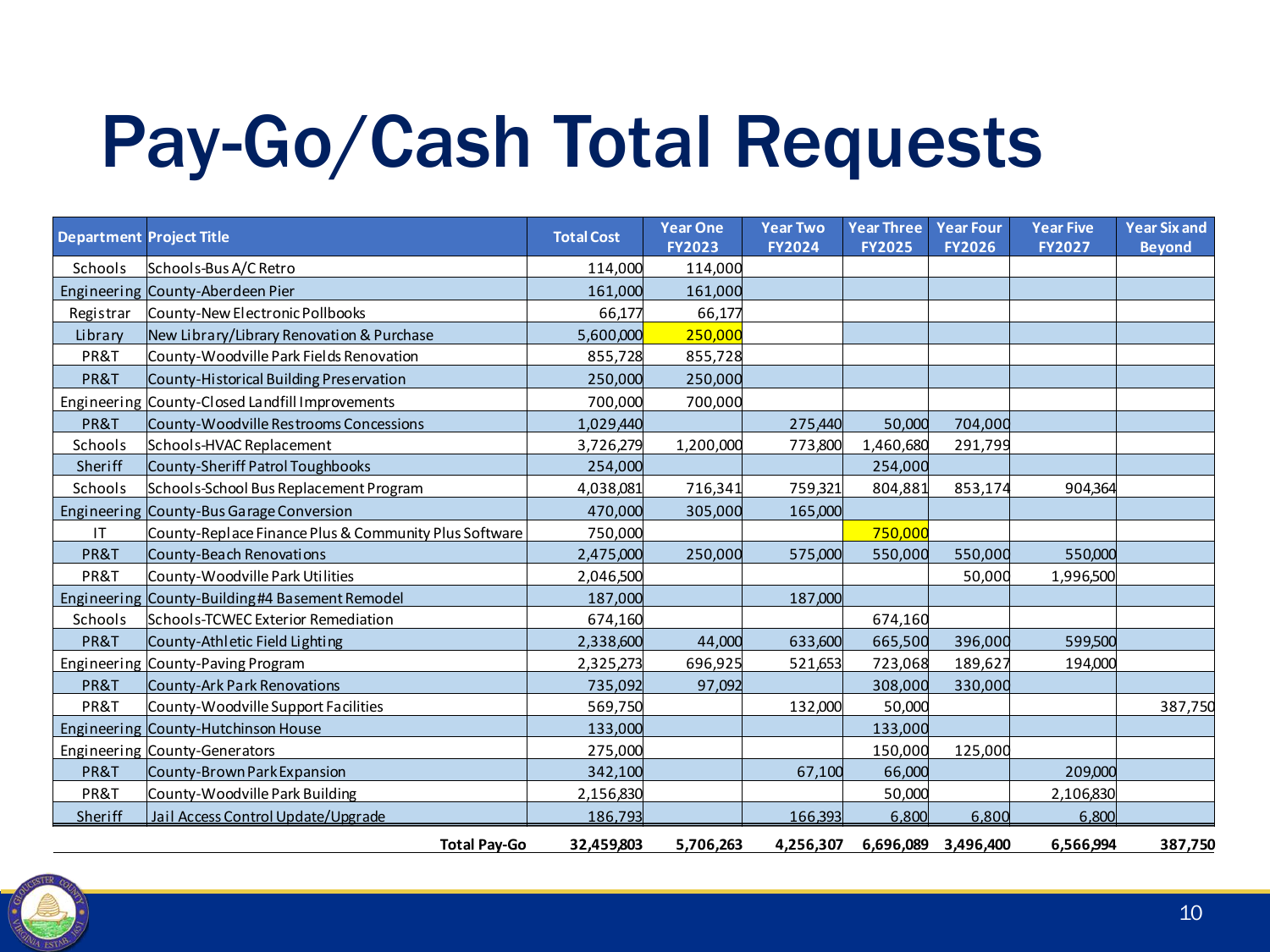#### Cash Funding Issues

- FY23-27 Pay-Go requests total to \$32,459,803.
- If we continue to fund Pay-Go with the \$1.5M annual average, there will be \$24,959,803 in unfunded projects at the end of the 5 years.
- Pushing back projects results in higher costs and competition with additional needs.
- Added budget pressure with change in how existing school debt will be funded.

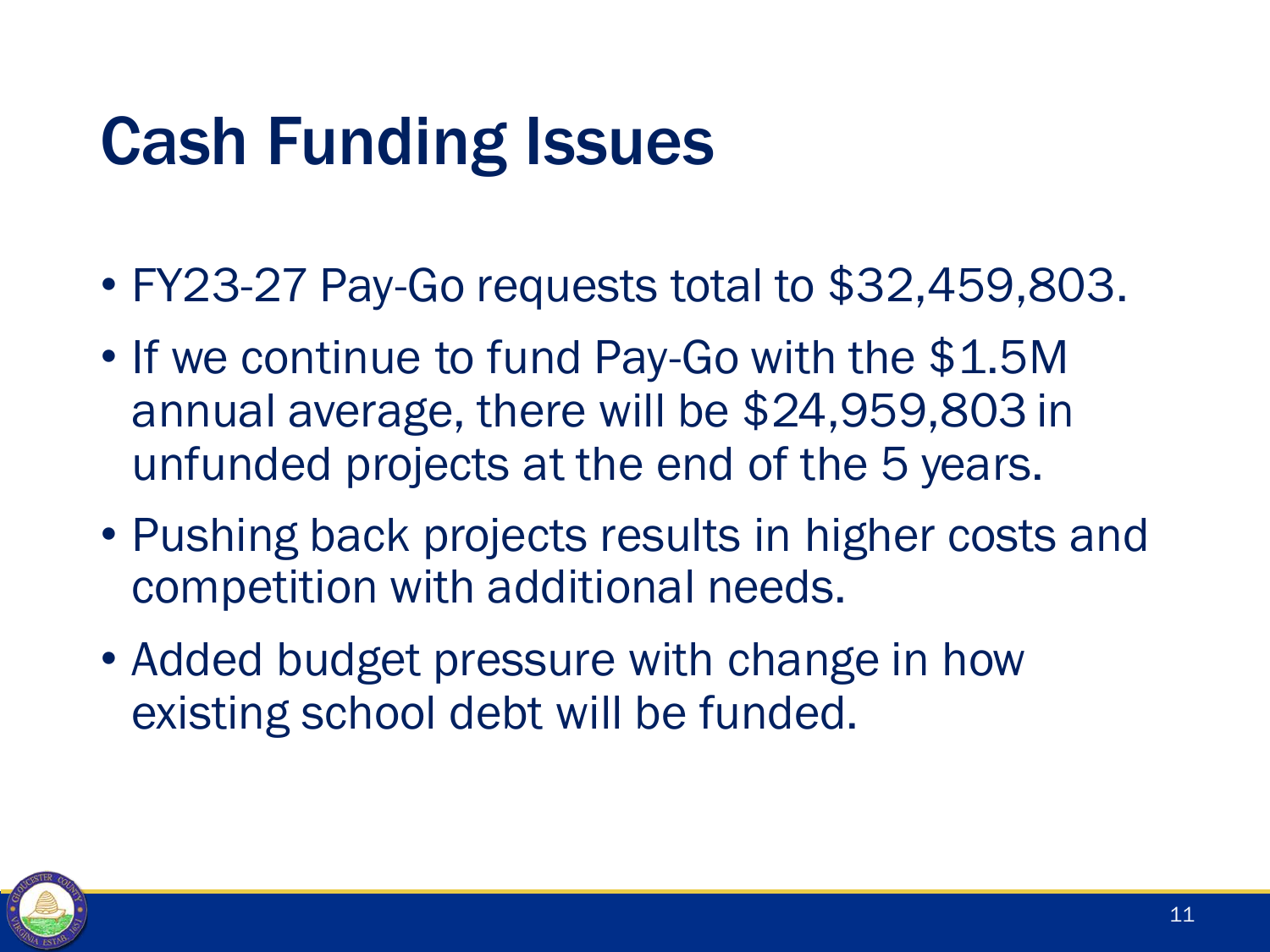## FY 23 Pay-Go Recommendation

| <b>Project Title</b>                      | <b>Total</b><br><b>Project</b><br>Cost | <b>Year One</b><br><b>FY2023</b><br><b>Requests</b> | <b>Acting CA</b><br><b>Recommendation</b><br>for Unassigned<br><b>Fund Balance</b> | <b>Comments</b>                                                      |  |  |
|-------------------------------------------|----------------------------------------|-----------------------------------------------------|------------------------------------------------------------------------------------|----------------------------------------------------------------------|--|--|
| Schools-Bus A/C Retro                     | 114,000                                | 114,000                                             |                                                                                    | OPlan on covering with balance left from FY22 School Operating funds |  |  |
| County-Aberdeen Pier                      | 161,000                                | 161,000                                             |                                                                                    | 40,250 25% matching grant requirement                                |  |  |
| County-New Electronic Pollbooks           | 66,177                                 | 66,177                                              |                                                                                    | OPurchase with Operating Funds in FY22                               |  |  |
| New Library/Library Renovation & Purchase | 5,600,000                              | 250000                                              |                                                                                    | 250,000 Reduce to \$250,000 for interior improvements                |  |  |
| County-Woodville Park Fields Renovation   | 855,728                                | 855,728                                             |                                                                                    | 855,728 Priority because of Page MOA and additional field use        |  |  |
| County-Historical Building Preservation   | 250,000                                | 250,000                                             |                                                                                    | OUse Tourism Reserve Account                                         |  |  |
| County-Closed Landfill Improvements       | 700,000                                | 700,000                                             |                                                                                    | ORisk - Need to create CIP Reserve Fund                              |  |  |
| Schools-HVAC Replacement                  | 3,726,279                              | 1,200,000                                           |                                                                                    | OPush back a year                                                    |  |  |
| Schools-School Bus Replacement Program    | 4,038,081                              | 716,341                                             |                                                                                    | OPush back a year                                                    |  |  |
| County-Bus Garage Conversion              | 470,000                                | 305,000                                             |                                                                                    | 305,000 Needed to keep project moving forward on the old Page site   |  |  |
| County-Beach Renovations                  | 2,475,000                              | 250,000                                             |                                                                                    | OPotential grants; no funding for FY23                               |  |  |
| County-Athletic Field Lighting            | 2,325,273                              | 44000                                               |                                                                                    | OMake FMRR-needed for coordinating with field grading project        |  |  |
| County-Paving Program                     | 2,338,600                              | 696,925                                             |                                                                                    | OPush back a year                                                    |  |  |
| County-Ark Park Renovations               | 735,092                                | 97,092                                              |                                                                                    | Push back a year                                                     |  |  |
| <b>Total Year One Pay-Go</b>              |                                        | 5,706,263                                           | 1,450,978                                                                          |                                                                      |  |  |

Pushing back \$3,660,358 in requests - total Year One request less funding recommendation and FY23 FMRR and anticipated use of FY22 Operating Budget.

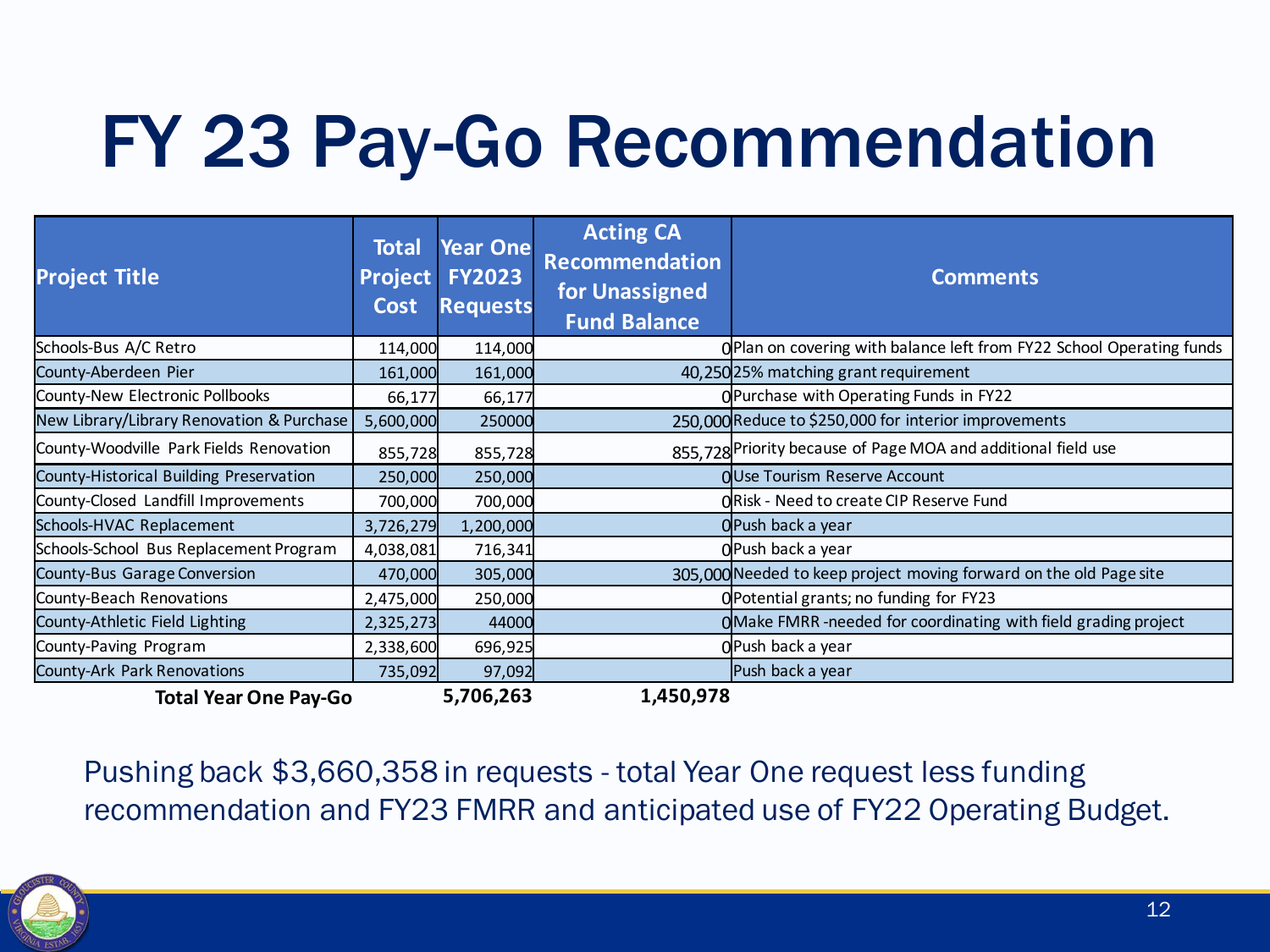## Projected Fund Balance Capacity

- \$23.2 End of FY 21 / beginning of FY22 Unassigned Fund Balance Estimate
- \$5.3M FY22 Use of Unassigned Fund Balance
	- Adopted Budget \$619,886
	- Transfer to Debt Service Fund \$1,764,621 (1/18/2022)
	- Transportation Facility \$2,611,848 (\$2M on 11/9/2021 + \$611,848 on 10/19/2021)
	- FY22 Reappropriations \$266,735 (8/3/2021 \$174,555 Social Services Building,

\$80,680 Arc Flash, \$11,500 Sheriff Operating Expenses)

- Extension State Raise \$1,076 (11/3/2021)
- Social Services Director salary increase \$8,505 (7/6/2021)
- \$17.9 Unassigned Fund Balance as of 12/31/2021
- Updated Fund Balance Policy (14-16%) target range:
	- \$16.4M \$18.7M
- Unassigned Fund Balance available for use:
	- \$350K (Without pushing below 15% midpoint) leaves gap of \$1,100,978

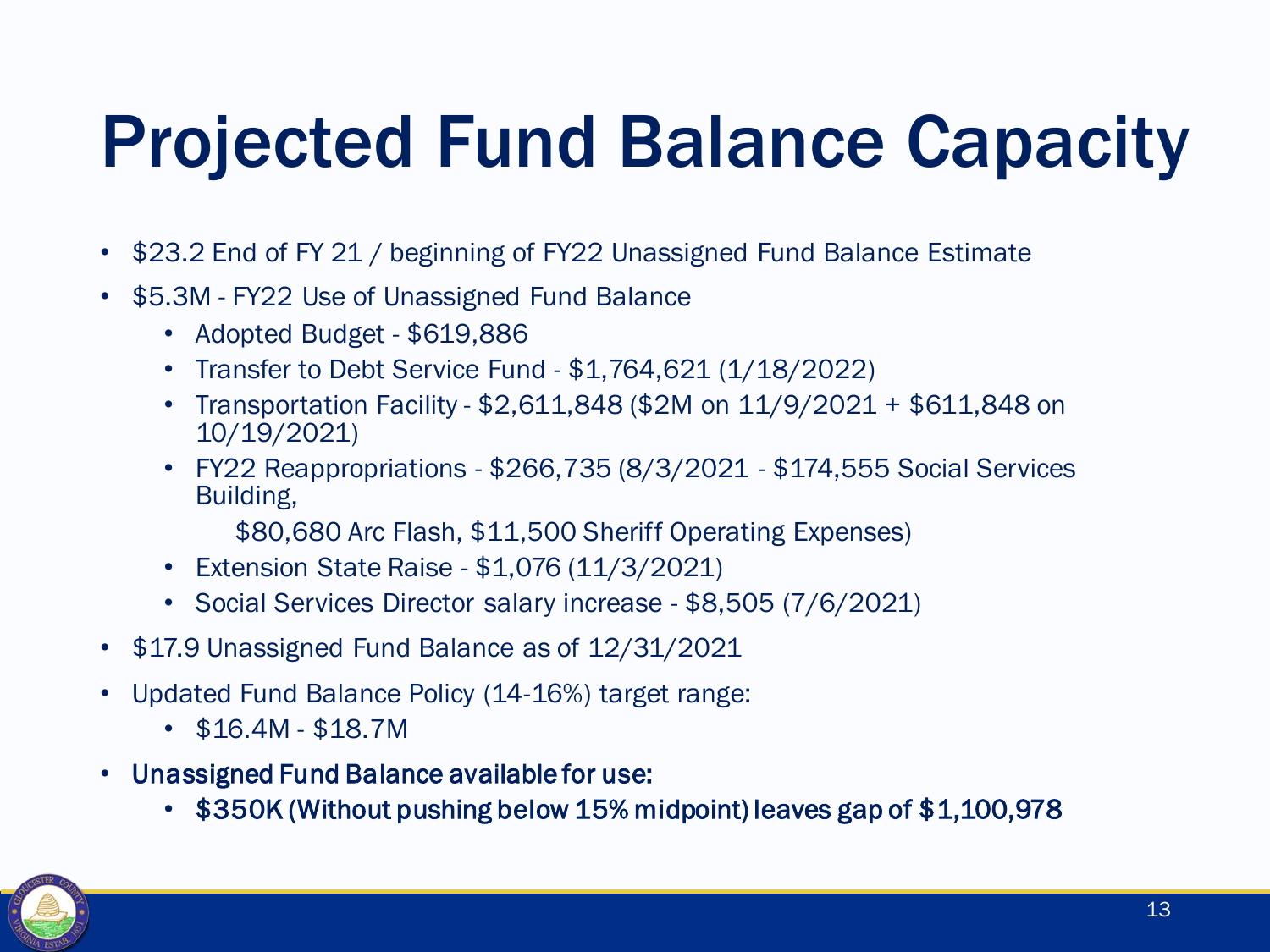### Bond/Financed Project Requests

| <b>Department</b> | <b>Project Title</b>                        | <b>CA Quartile</b> | Schools 1-9<br>Ranking | <b>Dept Dir</b><br>Wtd $(10)$<br><b>Ranking</b> | <b>CIP Team</b><br>Wtd $(10)$<br><b>Ranking</b> | <b>Plan Com</b><br>Wtd $(10)$<br><b>Ranking</b> | Average<br><b>Ranking</b> |
|-------------------|---------------------------------------------|--------------------|------------------------|-------------------------------------------------|-------------------------------------------------|-------------------------------------------------|---------------------------|
| Engineering       | County-Radio Portable & Mobile Replacements | 4                  | N/A                    | 8.4                                             | 6.9                                             | 6.6                                             | 7.3                       |
| Schools           | Schools-GHS Renovation Completion           | 4                  |                        | 9.3                                             | 4.6                                             | 5.2                                             | 6.4                       |
| Engineering       | County-Dredging Aberdeen & Timberneck Creek | 4                  | N/A                    | 7.12                                            | 8.12                                            | 5.45                                            | 6.89                      |
| Schools           | Schools-Botetourt Renovation - 1973 Wing    | 2                  |                        | 6.0                                             | 4.9                                             | 6.0                                             | 5.6                       |
| Schools           | Schools-Achilles Security Vestibule         | $\overline{2}$     | 8                      | 5.8                                             | 5.7                                             | 5.5                                             | 5.7                       |
| Schools           | Schools-GHS Athletic Complex Renovation     | $\overline{2}$     | 9                      | 5.14                                            | 4.33                                            | 5.35                                            | 4.94                      |
| Schools           | Schools-Division Restroom Renovations       | $\overline{2}$     | $\overline{4}$         | 6.8                                             | 6.6                                             | 5.6                                             | 6.3                       |

| <b>Project Title</b>                        | <b>Total Cost</b> | <b>Year One</b><br><b>FY2023</b> | <b>Year Two</b><br><b>FY2024</b> | <b>Year Three</b><br><b>FY2025</b> | <b>Year Four</b><br><b>FY2026</b> | <b>Year Five FY2027</b> | <b>Year Six and</b><br><b>Beyond</b> |
|---------------------------------------------|-------------------|----------------------------------|----------------------------------|------------------------------------|-----------------------------------|-------------------------|--------------------------------------|
| County-Radio Portable & Mobile Replacements | 3,224,630         |                                  |                                  |                                    |                                   | \$3,224,630             |                                      |
| Schools-GHS Renovation Completion           | 34,400,000        | \$34,400,000                     |                                  |                                    |                                   |                         |                                      |
| County-Dredging Aberdeen & Timberneck Creek | 2,938,000         | 2,938,000                        |                                  |                                    |                                   |                         |                                      |
| Schools-Botetourt Renovation - 1973 Wing    | 3,233,000         |                                  |                                  | 3,233,000                          |                                   |                         |                                      |
| Schools-Achilles Security Vestibule         | 250,000           |                                  | 250,000                          |                                    |                                   |                         |                                      |
| Schools-GHS Athletic Complex Renovation     | 8,104,304         |                                  | 8,104,304                        |                                    |                                   |                         |                                      |
| Schools-Division Restroom Renovations       | 8,010,877         | 513,500                          |                                  |                                    |                                   | 7,497,377               |                                      |
| Total Financed (Non-VPSA)                   | 6,162,630         | 2,938,000                        | $\overline{\phantom{0}}$         | $\overline{\phantom{a}}$           |                                   | 3,224,630               |                                      |
| Total Financed (VPSA)                       | 53,998,181        | 34,913,500                       | 8,354,304                        | 3,233,000                          |                                   | 7,497,377               |                                      |
| <b>Total Proposed Financed</b>              | 60,160,811        | 37,851,500                       | 8,354,304                        | 3,233,000                          |                                   | 10,722,007              |                                      |

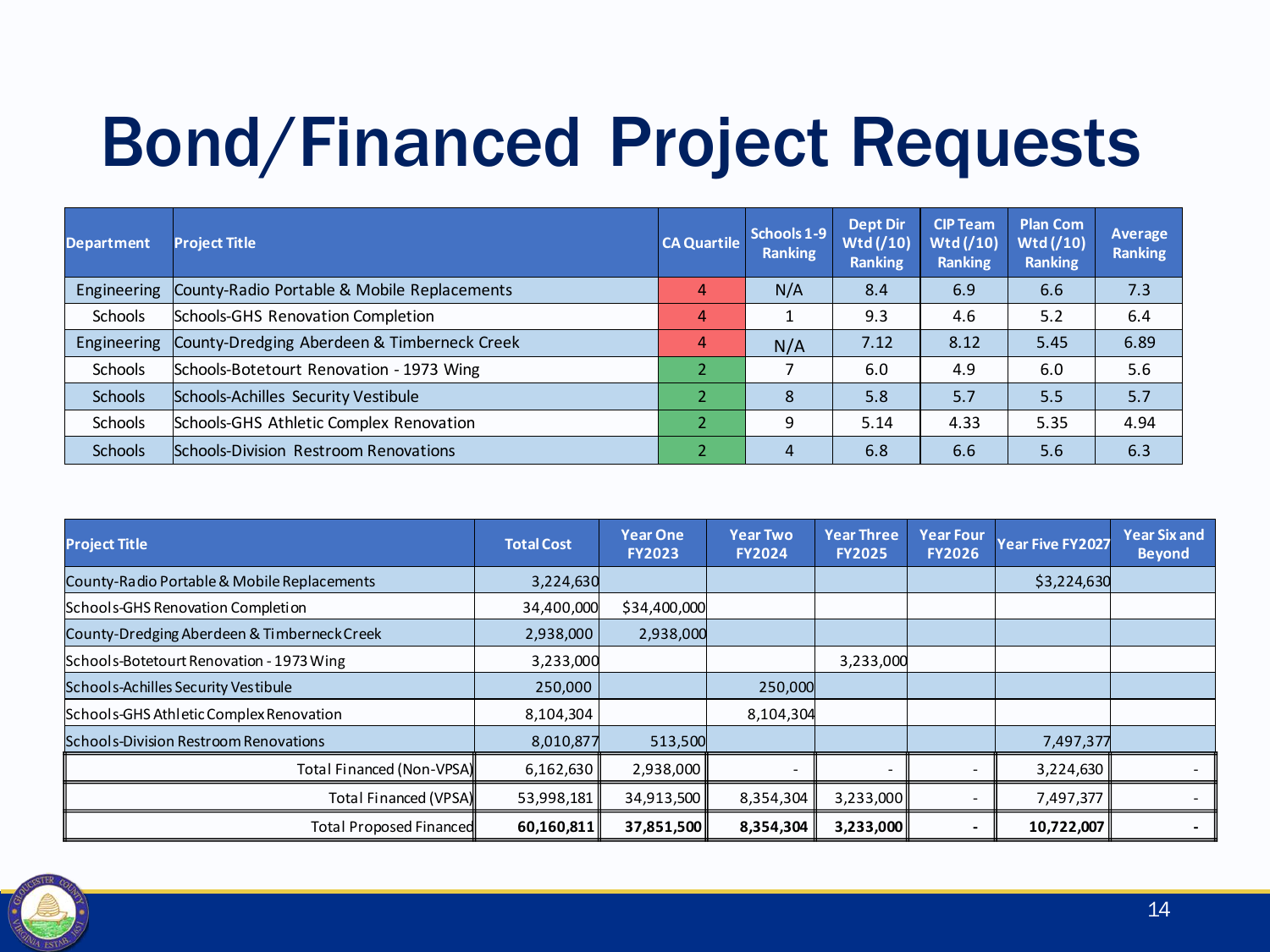#### Bond/Finance Recommendation

| <b>Project Title</b>                         | <b>Total Cost</b> | <b>Year One</b><br><b>FY2023</b> | <b>Acting CA</b><br><b>Recommendation for</b><br><b>Financing</b> |
|----------------------------------------------|-------------------|----------------------------------|-------------------------------------------------------------------|
| Schools-GHS Renovation Completion            | 34,400,000        | \$34,400,000                     | $\ast$                                                            |
| County-Dredging Aberdeen & Timberneck Creek  | 2,938,000         | 2,938,000                        | 0                                                                 |
| <b>Schools-Division Restroom Renovations</b> | 8,010,877         | 513,500                          |                                                                   |
| Total Financed (Non-VPSA)                    | 2,938,000         | 2,938,000                        |                                                                   |
| <b>Total Financed (VPSA)</b>                 | 42,410,877        | 34,913,500                       |                                                                   |
| <b>Total Proposed Financed</b>               | 45,348,877        | 37,851,500                       |                                                                   |

- Recommend using the balance of Sales Tax Funds to complete as much as possible of GHS Renovation
- No match required for dredging project. The Port Authority only has \$1.5M; carry balance to a future year.
- Year One Restroom Renovation is for GHS and can be covered within overall construction project.

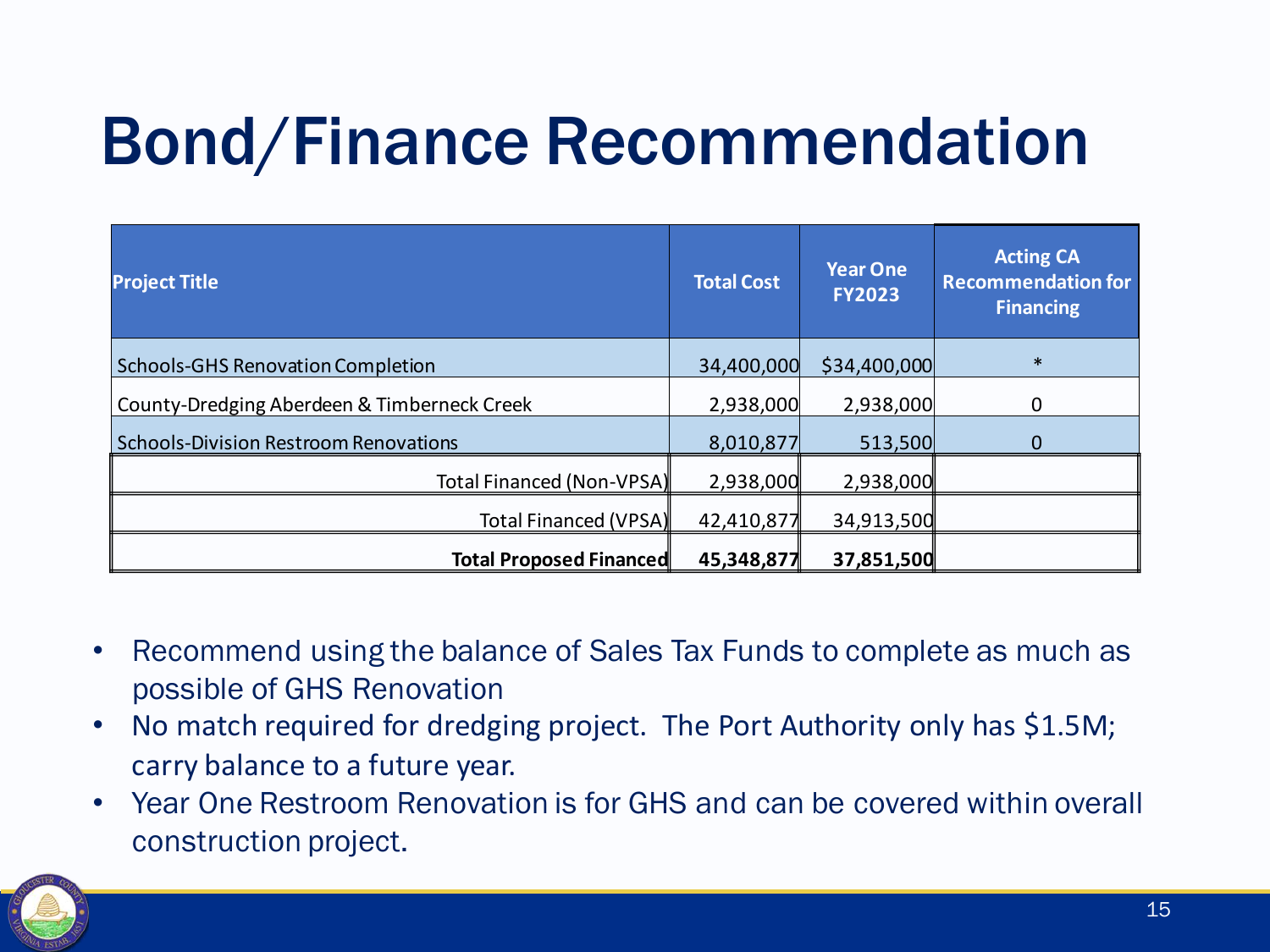## Forecasting for Debt Projects

| <b>Existing School Debt</b>          | <b>Approximate Amount of</b><br><b>Annual Funding</b><br><b>Available after Debt</b><br><b>Retirement</b> | <b>Debt Retirement</b><br><b>During 5 Year</b><br><b>Capital Plan</b> | <b>First Year for</b><br><b>Potential</b><br><b>Spending</b> |
|--------------------------------------|-----------------------------------------------------------------------------------------------------------|-----------------------------------------------------------------------|--------------------------------------------------------------|
| VPSA GO Bond Achilles/Botetourt 2003 | \$599,000                                                                                                 | <b>Yes</b>                                                            | <b>FY 25</b>                                                 |
| VPSA GO Bond Abingdon 2006           | \$498,000                                                                                                 | <b>No</b>                                                             | <b>FY 28</b>                                                 |
| VPSA GO Bond Abingdon 2007           | \$380,000                                                                                                 | <b>No</b>                                                             | <b>FY 29</b>                                                 |
| VPSA GO Bond HVAC 2013               | \$413,708                                                                                                 | <b>No</b>                                                             | <b>FY 30</b>                                                 |
| VPSA GO Bond QSCB Page 2011-2012     | \$49,000                                                                                                  | <b>No</b>                                                             | <b>FY 32</b>                                                 |
| VPSA GO Bond Page 2013               | \$830,000                                                                                                 | <b>No</b>                                                             | <b>FY 35</b>                                                 |
| VPSA GO Bond QSCB Page 2012-2013     | \$503,000                                                                                                 | No                                                                    | <b>FY 36</b>                                                 |

• Recommend using the available FY 25 funds (in part) for County-Radio Portable & Mobile Replacements

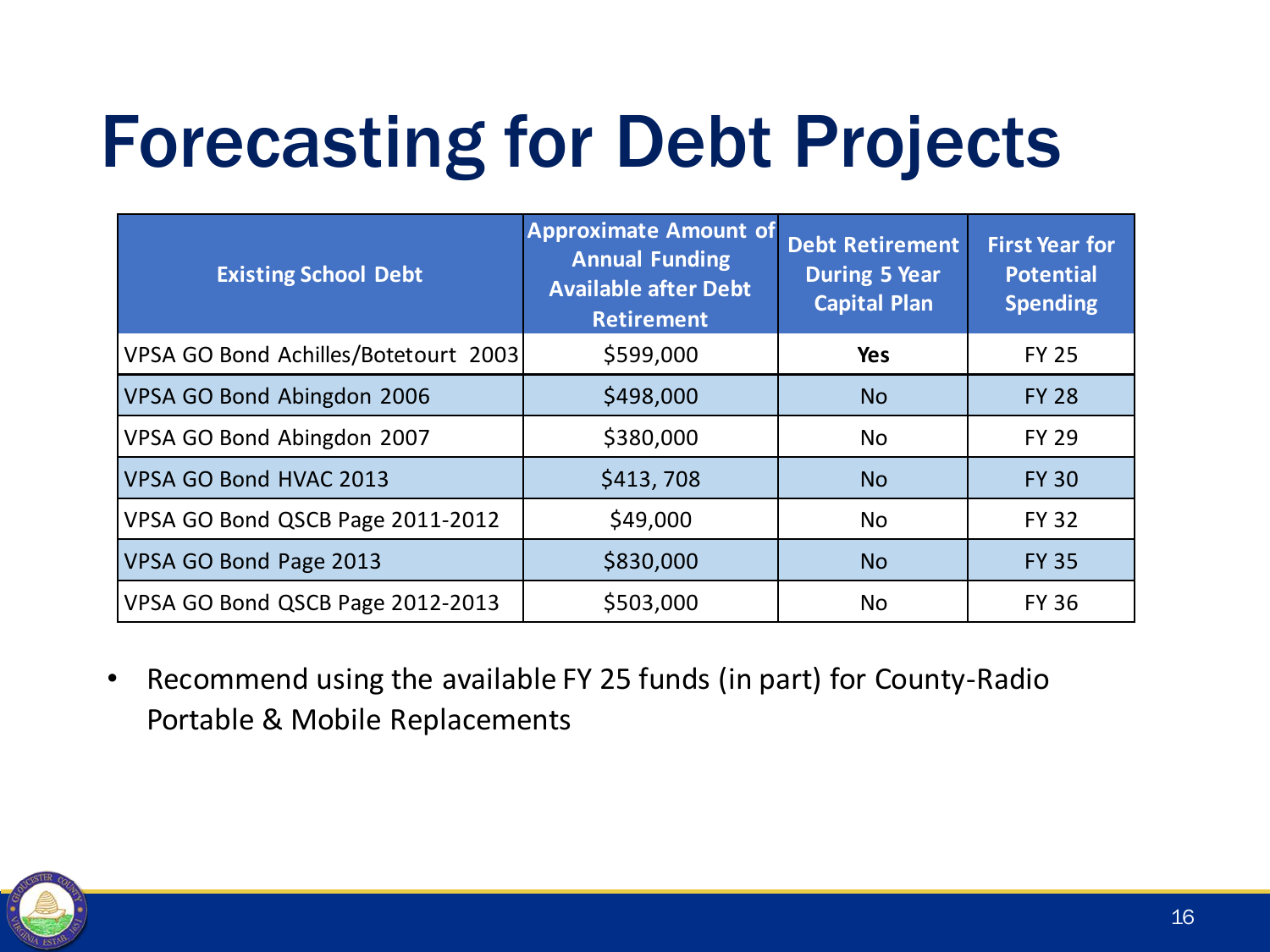## Not Contemplated in 5yr Plan

| Department Project Title |                                    | <b>CA</b><br>Quartile | <b>Schools</b><br>$1-9$<br>Ranking | <b>Wtd</b><br>(10) | Wtd<br>(10) | Dept Dir CIP Team Plan Com<br><b>Wtd</b><br>( / 10 )<br><b>Ranking Ranking Ranking</b> | <b>Average</b><br>Ranking |
|--------------------------|------------------------------------|-----------------------|------------------------------------|--------------------|-------------|----------------------------------------------------------------------------------------|---------------------------|
| PR&T                     | County-Community Recreation Center |                       | N/A                                | 4.3                | 4.7         | 1.9                                                                                    | 3.6                       |
| <b>Schools</b>           | Schools-GHS Renovation Completion  | 4                     |                                    | 9.3                | 4.6         | 5.2                                                                                    | 6.4                       |

- \$39,750,000 Community Center unaffordable at this time
- \$34,400,00 GHS Renovation Completion anticipate proposal from School Board to use remaining sales tax. CIP will be updated if the Board of Supervisors approves.

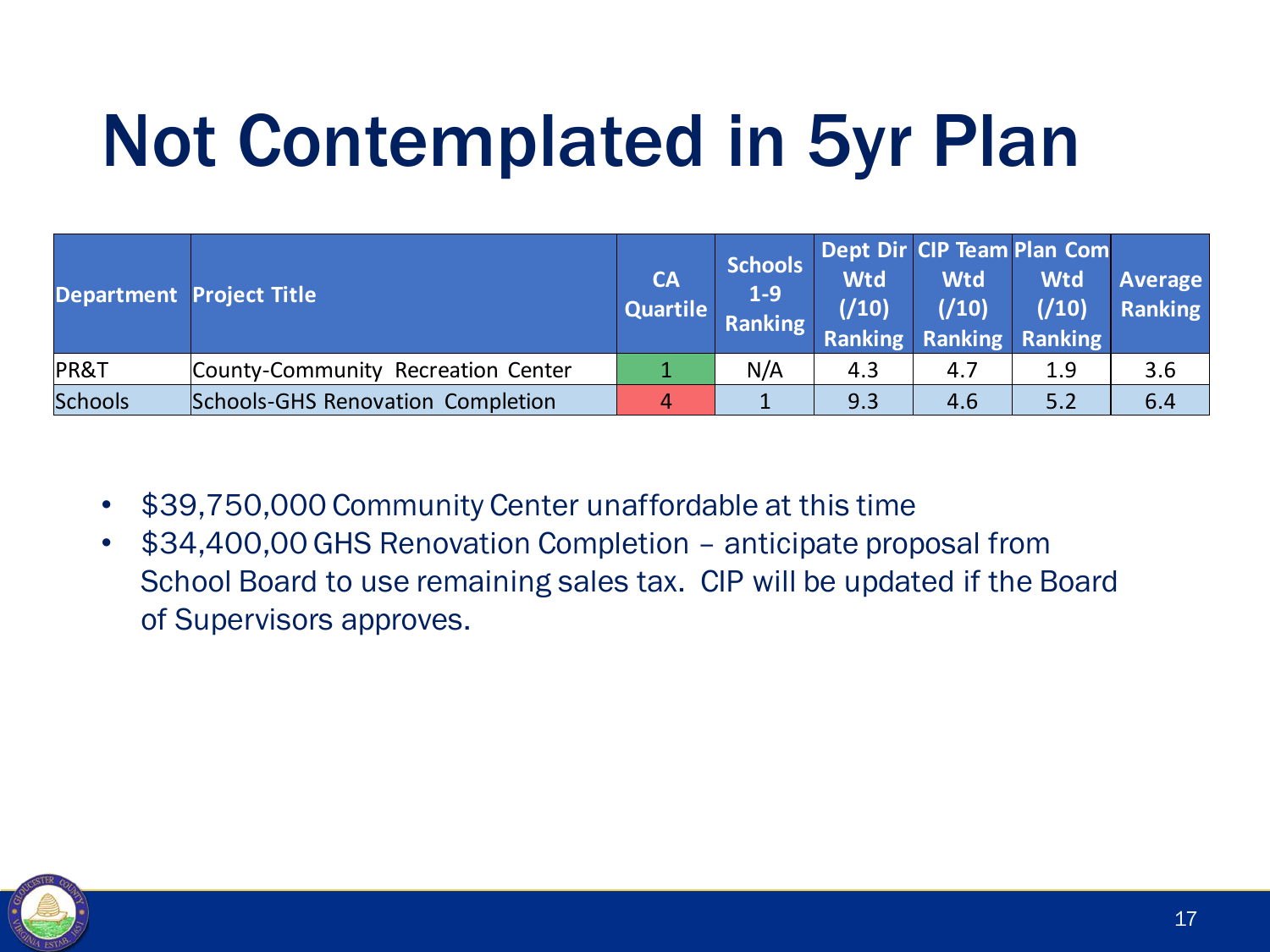## **FY23 CIP Summary (Excl. Utilities)**

| <b>Project Title</b>                      | <b>Year One</b><br><b>FY2023</b><br><b>Requests</b> | <b>Acting CA Recommendation</b><br>for Unassigned Fund Balance |
|-------------------------------------------|-----------------------------------------------------|----------------------------------------------------------------|
| County-Aberdeen Pier                      | 161,000                                             | 40,250                                                         |
| New Library/Library Renovation & Purchase | 250000                                              | 250,000                                                        |
| County-Woodville Park Fields Renovation   | 855,728                                             | 855,728                                                        |
| County-Bus Garage Conversion              | 305,000                                             | 305,000                                                        |
|                                           | <b>Subtotal</b>                                     | 1,450,978                                                      |
| County-Historical Building Preservation   | 250,000                                             | 250,000                                                        |
|                                           |                                                     | 1 700 Q70                                                      |

**Total FY23 Pay-Go 1,700,978** 

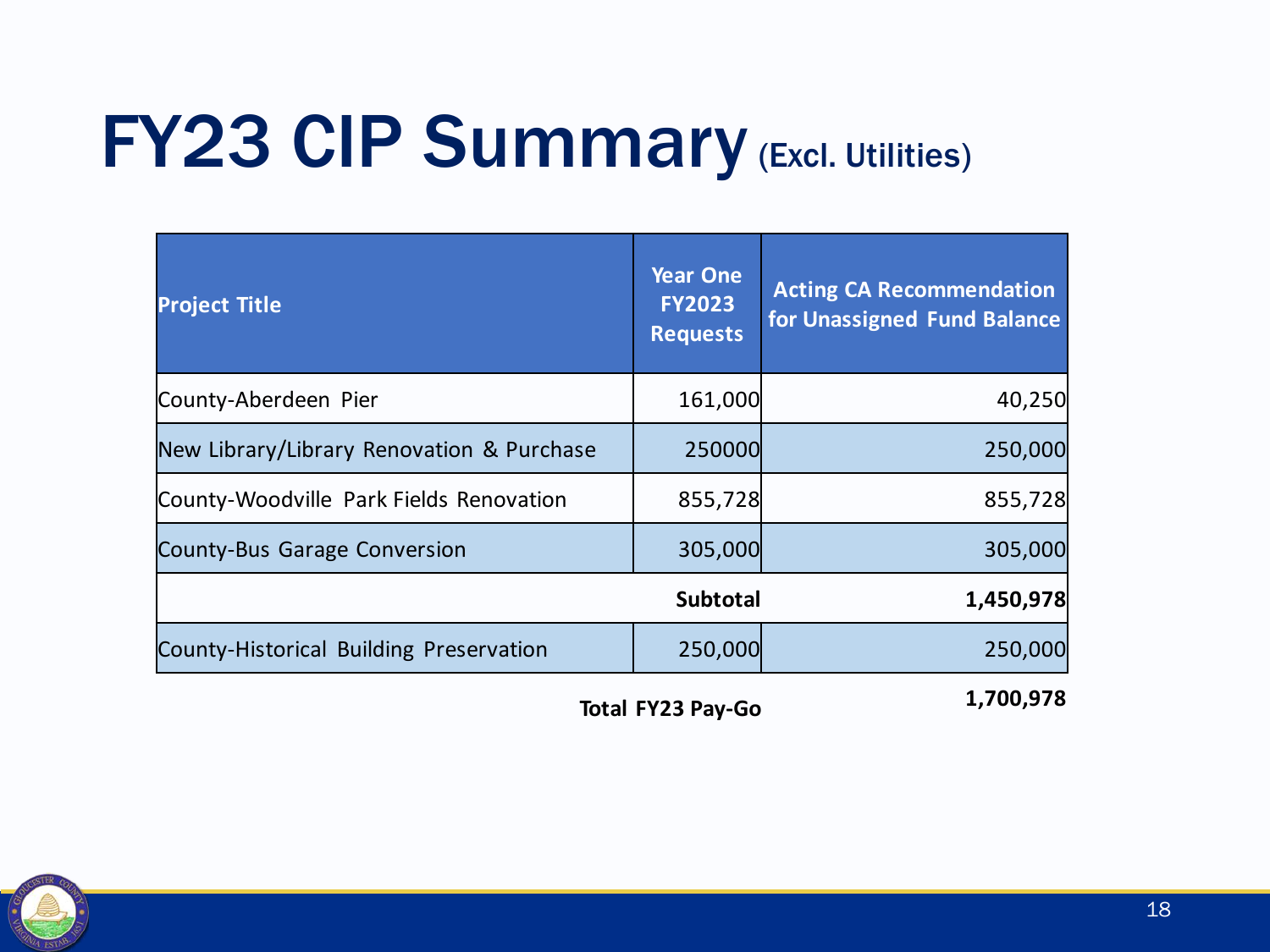#### Utilities – Enterprise Funded

| <b>Average</b><br><b>Ranking</b> | <b>Project Title</b>                                                  | <b>Total Cost</b> | <b>Prior Year</b><br>Carry-<br>Forward | <b>Year One</b><br><b>FY2023</b> | <b>Year Two</b><br><b>FY2024</b> | <b>Year Three</b><br><b>FY2025</b> | <b>Year Four</b><br><b>FY2026</b> | <b>Year Five</b><br><b>FY2027</b> | <b>Year Six</b><br>and Beyond |
|----------------------------------|-----------------------------------------------------------------------|-------------------|----------------------------------------|----------------------------------|----------------------------------|------------------------------------|-----------------------------------|-----------------------------------|-------------------------------|
| 8.86                             | PS#13 Collection System Rehab/Repair                                  | 1,500,000         | 150,000                                | 180,000                          | 180,000                          | 180,000                            | 180,000                           | 180,000                           | 450,000                       |
| 8.83                             | Replace Water Treatment Plant Motor Center                            | 462,000           |                                        |                                  | 50,000                           | 412,000                            |                                   |                                   |                               |
| 8.49                             | Rebuild PS#13-Courthouse South                                        | 2,645,000         |                                        |                                  |                                  | 200,000                            | 1,795,000                         | 650,000                           |                               |
| 8.47                             | Replacement of Old Meters                                             | 810,000           |                                        | 100,000                          | 150,000                          | 100,000                            | 100,000                           | 100,000                           | 260,000                       |
| 8.39                             | PS#11 Collection System Rehab/Repair                                  | 1,000,000         | 200,000                                | 200,000                          | 200,000                          | 200,000                            | 200,000                           |                                   |                               |
| 8.37                             | South Street, Martin Street, Carriage Court<br>Waterline Improvements | 300,000           |                                        |                                  |                                  | 40,000                             | 260,000                           |                                   |                               |
| 8.33                             | Radio Read Conversion to AMI                                          | 1,718,000         |                                        |                                  | 210,000                          | 500,000                            | 500,000                           | 508,000                           |                               |
| 8.19                             | Gloucester Street and Clements Avenue Water<br>Improvements           | 381,000           | 52,000                                 | 43,000                           | 286,000                          |                                    |                                   |                                   |                               |
| 8.14                             | Water Meter Radio Read Conversion                                     | 540,000           |                                        | 100,000                          | 100,000                          | 100,000                            | 100,000                           | 140,000                           |                               |
| 8.13                             | PS#11 Rebuild Pump Station-Courthouse North                           | 1,520,000         |                                        |                                  | 155,000                          | 750,000                            | 615,000                           |                                   |                               |
| 8.12                             | Rebuild PS#12-Summerville                                             | 930,000           |                                        |                                  |                                  |                                    | 120,000                           | 810,000                           |                               |
| 8.08                             | PS #15 Replacement Control Panel                                      | 85,000            |                                        | 85,000                           |                                  |                                    |                                   |                                   |                               |
| 8.00                             | Surface Water Treatment Plant Roof Replacement                        | 100,000           |                                        | 100,000                          |                                  |                                    |                                   |                                   |                               |
| 7.91                             | Cedar Lake and Holly Springs Waterline<br>Replacement                 | 834,000           |                                        |                                  |                                  |                                    | 94,000                            | 550,000                           | 190,000                       |
| 7.88                             | Repair Leak Filter #1 Wall/Replace Media in Filters                   | 102,000           |                                        | 102,000                          |                                  |                                    |                                   |                                   |                               |
| 7.86                             | Berkeley Point Subdivision Waterline<br>Improvements                  | 250,000           |                                        |                                  |                                  |                                    |                                   | 30,000                            | 220,000                       |
| 7.80                             | Reverse Osmosis Well #3                                               | 1,135,000         |                                        |                                  |                                  | 200,000                            | 935,000                           |                                   |                               |
| 7.76                             | Chiskiake Village Subdivision Waterline<br>Replacement                | 500,000           |                                        |                                  | 57,000                           | 443,000                            |                                   |                                   |                               |

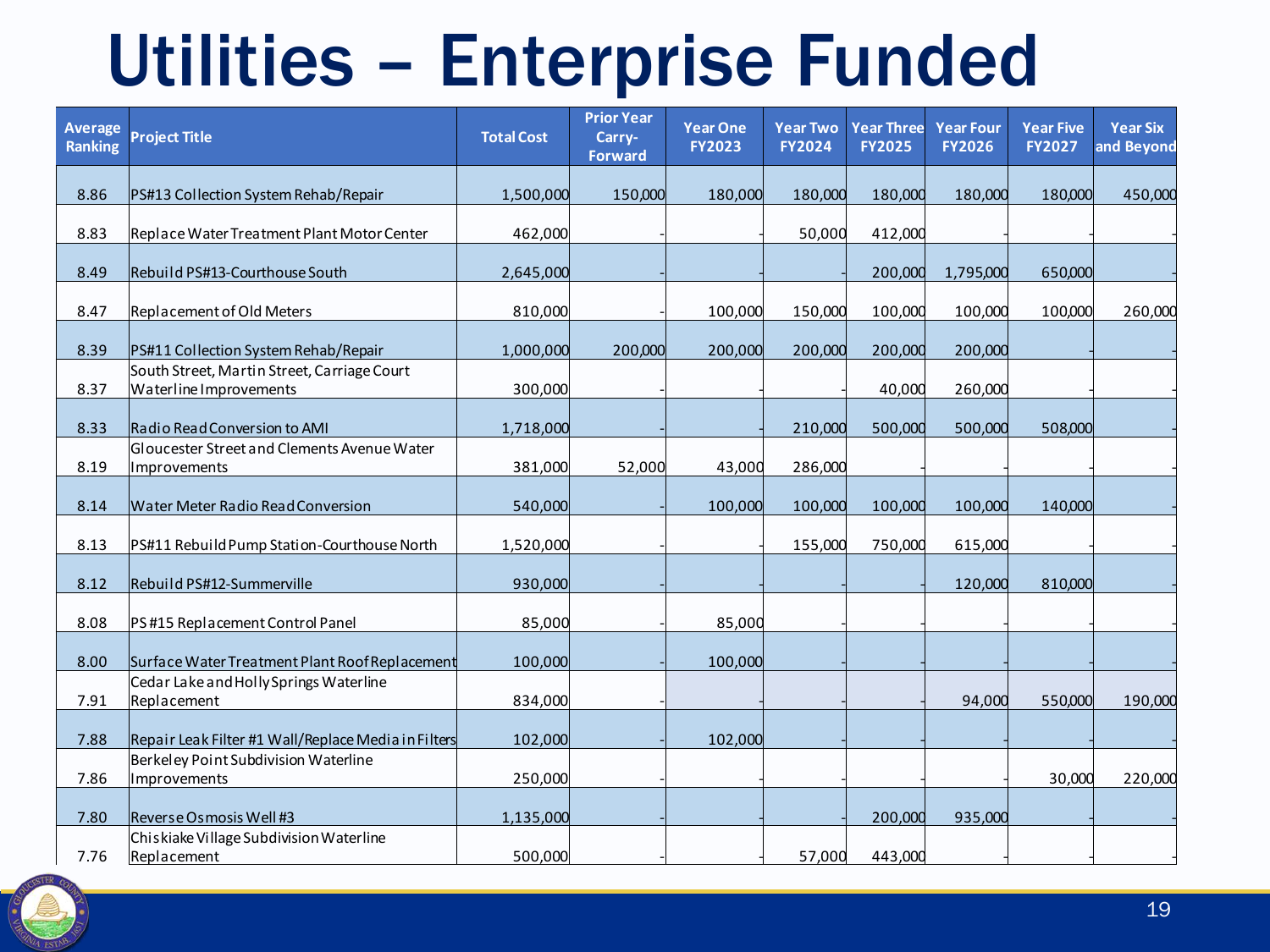#### Utilities – *Continued*

| <b>Ranking</b> | Average Project Title                                          | <b>Total Cost</b> | <b>Prior Year</b><br><b>Carry-Forward</b> | <b>Year One</b><br><b>FY2023</b> | <b>Year Two</b><br><b>FY2024</b> | <b>Year Three</b><br><b>FY2025</b> | <b>Year Four</b><br><b>FY2026</b> | <b>Year Five</b><br><b>FY2027</b> | <b>Year Six and</b><br><b>Beyond</b> |
|----------------|----------------------------------------------------------------|-------------------|-------------------------------------------|----------------------------------|----------------------------------|------------------------------------|-----------------------------------|-----------------------------------|--------------------------------------|
| 7.74           | Water Treatment Plant SCADA Upgrade                            | 220,000           | 100,000                                   | 120,000                          |                                  |                                    |                                   |                                   |                                      |
| 7.71           | Bellehaven Subdivision Waterline Replacement                   | 154,000           |                                           |                                  | 30,000                           | 124,000                            |                                   |                                   |                                      |
| 7.69           | Riverdale & Holly Cove Subdivision Waterline<br>Improvements   | 325,000           |                                           |                                  |                                  |                                    |                                   | 25,000                            | 300,000                              |
| 7.68           | Sodium Hydroxide Feed System                                   | 280,000           | 19,730                                    |                                  |                                  |                                    |                                   |                                   | 260,270                              |
| 7.68           | Terrapin Cove Road Waterline Improvements                      | 600,000           |                                           |                                  |                                  |                                    | 50,000                            | 550,000                           |                                      |
| 7.65           | GWMH Widening (Sewer) between Guinea & Camp<br>Okee            | 213,000           |                                           | 35,000                           | 10,000                           | 168,000                            |                                   |                                   |                                      |
| 7.62           | Sawgrass Point Waterline Replacement                           | 175,000           |                                           | 35,000                           | 140,000                          |                                    |                                   |                                   |                                      |
| 7.61           | GWMH Widening (Water) between Guinea & Camp<br><b>Okee</b>     | 130,000           |                                           | 50,000                           |                                  | 80,000                             |                                   |                                   |                                      |
| 7.61           | Tillage Heights Subdivision Waterline Replacement              | 265,000           |                                           |                                  |                                  | 35,000                             | 230,000                           |                                   |                                      |
| 7.58           | Relocate Permanganate & PAC Feed Systems                       | 942,200           |                                           |                                  |                                  |                                    |                                   |                                   | 942,200                              |
| 7.43           | Belroi Rd/Main St/Roaring Springs Rd Waterline<br>Improvements | 952,000           |                                           |                                  |                                  | 94,000                             | 650,000                           | 208,000                           |                                      |
| 7.39           | Wyncote Avenue Extended Waterline Replacement                  | 516,000           |                                           |                                  |                                  |                                    | 80,000                            | 436,000                           |                                      |
| 7.37           | Azalea Pt Rd & Shane Rd Waterline Improvements                 | 344,000           |                                           |                                  |                                  |                                    |                                   | 40,000                            | 304,000                              |
| 7.32           | Lewis Avenue Waterline Replacement                             | 553,000           |                                           |                                  |                                  |                                    |                                   | 63,000                            | 490,000                              |
| 7.27           | Independence Road Waterline Improvements                       | 370,000           |                                           |                                  | 42,000                           | 328,000                            |                                   |                                   |                                      |
| 6.99           | <b>Water System Security</b>                                   | 1,015,000         |                                           | 66,000                           | 60,000                           | 140,000                            | 140,000                           | 140,000                           | 469,000                              |
| 6.16           | N Waltons Lane Waterline Loop                                  | 75,000            |                                           |                                  |                                  |                                    | 25,000                            | 50,000                            |                                      |
| 6.06           | Relocate Utility Yard                                          | 1,100,000         |                                           |                                  |                                  |                                    | 50,000                            | 525,000                           | 525,000                              |
| 6.05           | Refurbish Vertical Turbine Pumps/Motors                        | 90,000            |                                           | 90,000                           |                                  |                                    |                                   |                                   |                                      |
| 5.98           | Radio Read Conversion to AMR                                   | 250,000           | 250,000                                   |                                  |                                  |                                    |                                   |                                   |                                      |
| 5.66           | Dunston Hallto Riverbend Apts Waterline Loop                   | 182,000           |                                           |                                  |                                  | 21,000                             | 161,000                           |                                   |                                      |
| 5.49           | Lead Service Line Inventory                                    | 90,000            |                                           | 60,000                           | 30,000                           |                                    |                                   |                                   |                                      |
|                | <b>Total Utilities (Enterprise Funded Through FY27)</b>        | 23,653,200        | 771,730                                   | 1,366,000                        | 1,700,000                        | 4,115,000                          | 6,285,000                         | 5,005,000                         | 4,410,470                            |

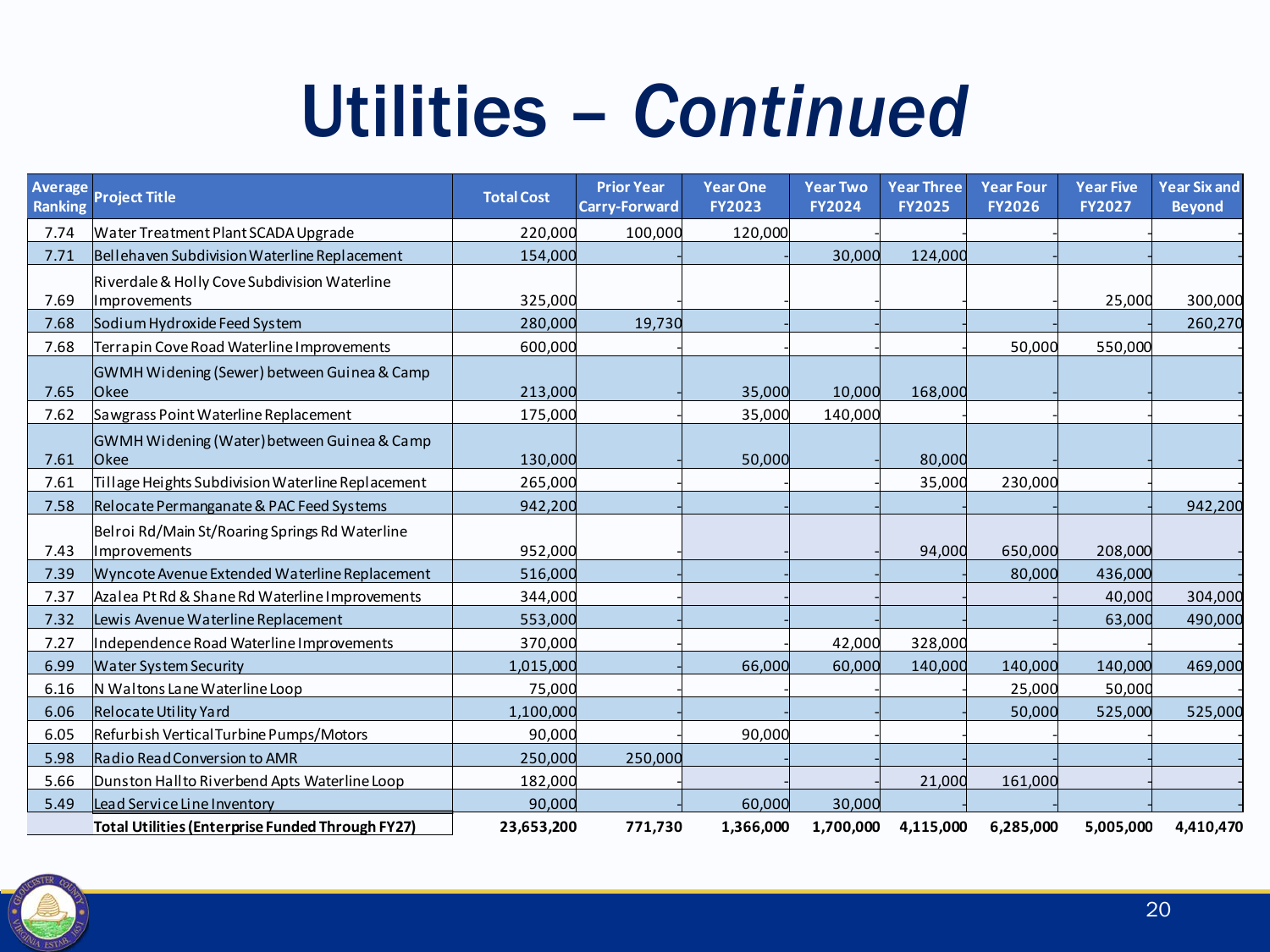## FY23-27 CIP Timeline

July Project Submission Development August CIP Pre-Draft Development Sept 7 Project Submissions / Overviews to PC Sept/Oct Complete Project Overviews Oct 14 Planning Commission Special Meeting Dec 2 Planning Commission CIP Response Dec/Jan CIP Draft Development Jan 18 Acting CA CIP Draft Presentation to BOS Feb 1 Proposed CIP Public Hearing March 7 CIP Final Recommendation to BOS